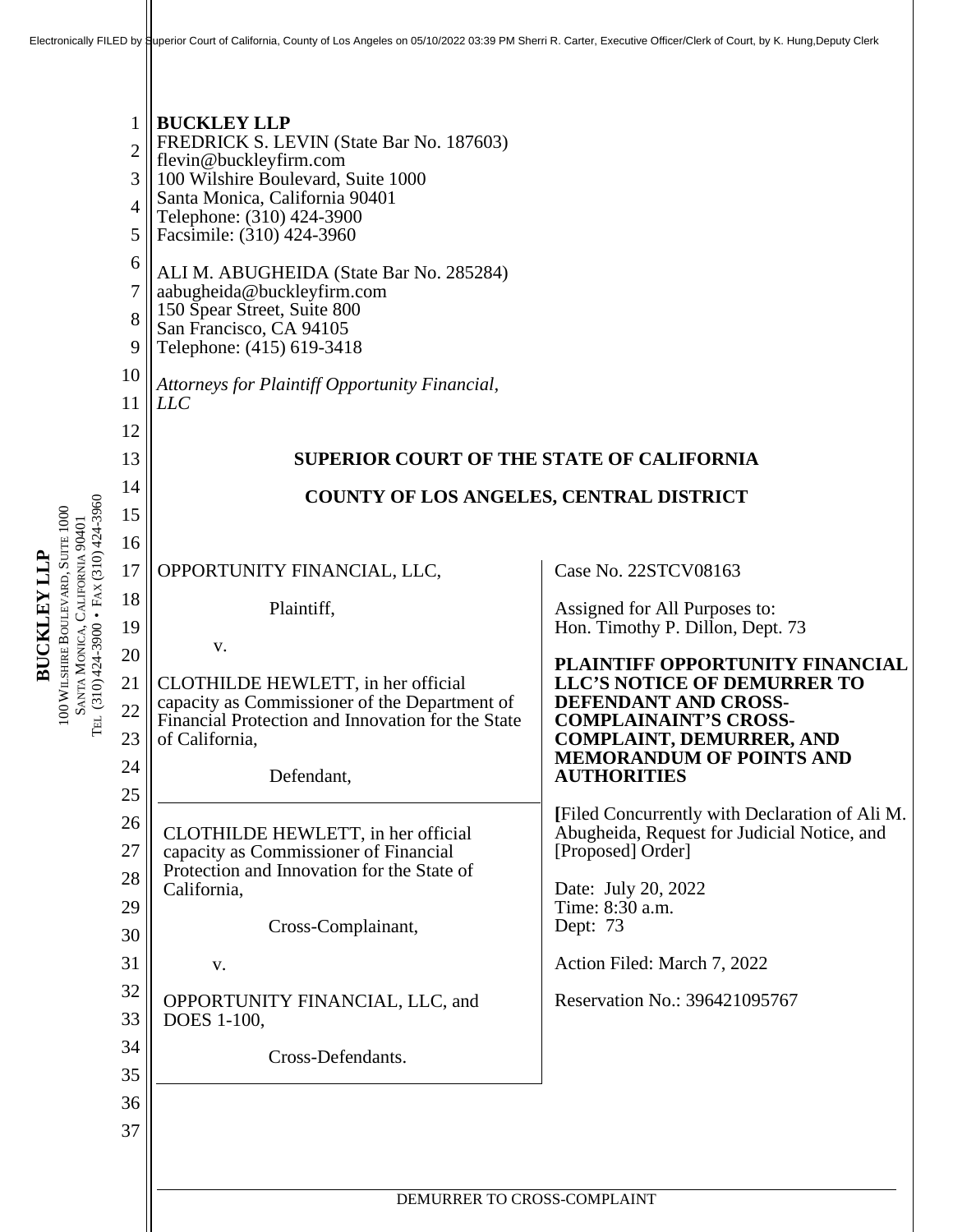1 2

4

8

11

#### **TO THE COURT, THE PARTIES AND THEIR ATTORNEYS OF RECORD:**

3 5 6 **PLEASE TAKE NOTICE** that on July 20, 2022 at 8:30 a.m. or as soon thereafter as the matter may be heard in Department 73 of the above-entitled court, located at 711 North Hill Street, Los Angeles, California, the Demurrer of Plaintiff and Cross-Defendant Opportunity Financial, LLC ("OppFi") to the Cross-Complaint of Defendant and Cross-Complainant Clothilde Hewlett (the "Commissioner"), served and filed with this Notice, shall be heard.

7 9 10 This Demurrer will be made pursuant to Cal. Code of Civ. Proc. §430.10(e). This Demurrer is based on this Notice of Demurrer and Demurrer, the attached Memorandum of Points and Authorities, the concurrently filed Declaration of Ali M. Abugheida, the accompanying request for judicial notice, and all documents on file in this matter.

12 13 DATED: May 10, 2022 Respectfully submitted,

BUCKLEY LLP

1 DEMURRER TO CROSS-COMPLAINT

By:

Fredrick S. Levin Ali M. Abugheida *Attorneys for Plaintiff Opportunity Finanical, LLC*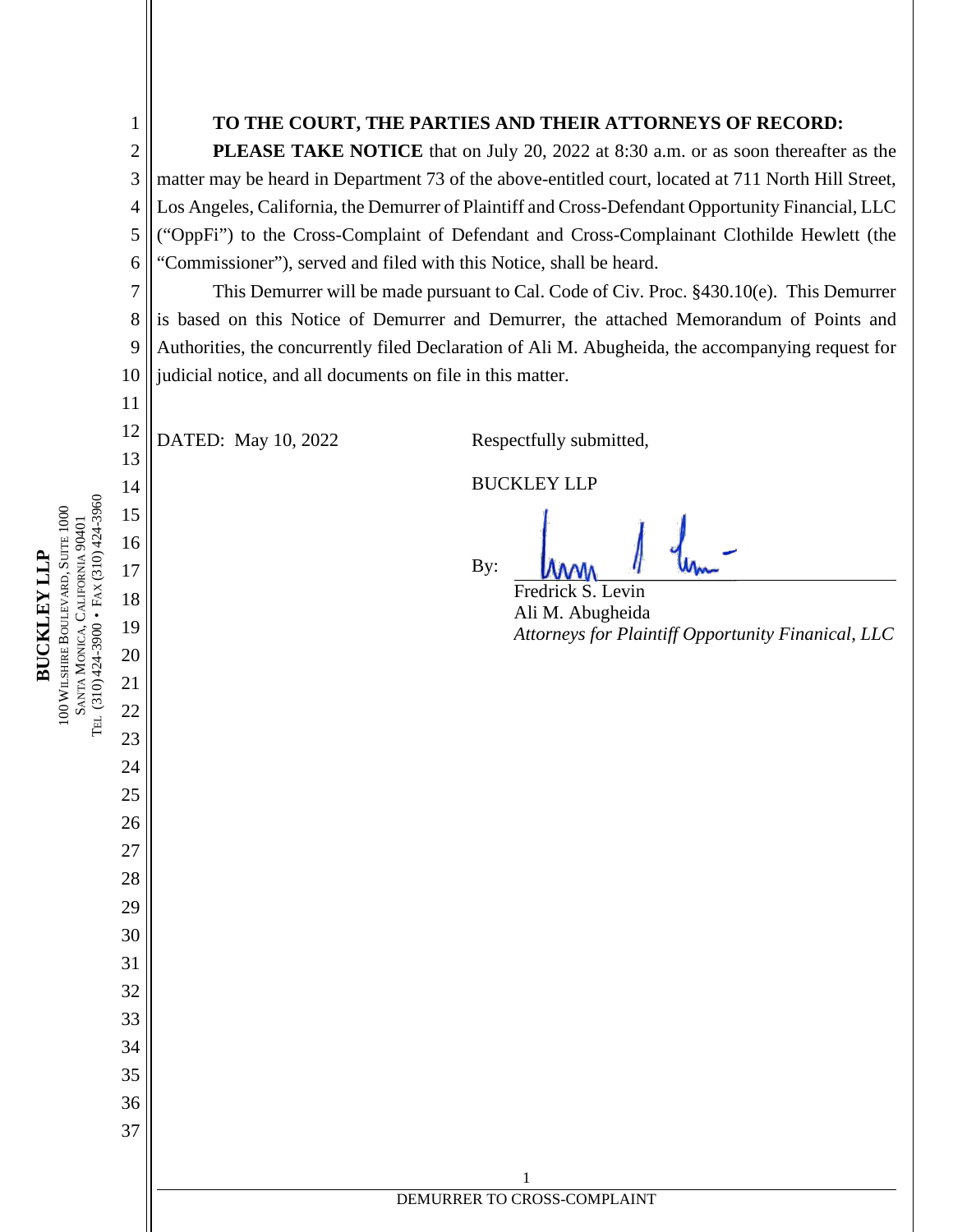|                                                                            | $\mathbf{1}$   | <b>DEMURRER TO CROSS-COMPLAINT</b>                                                                    |                                                    |  |  |  |  |  |  |
|----------------------------------------------------------------------------|----------------|-------------------------------------------------------------------------------------------------------|----------------------------------------------------|--|--|--|--|--|--|
|                                                                            | $\overline{2}$ | TO EACH PARTY AND TO THE COUNSEL OF RECORD FOR EACH PARTY:                                            |                                                    |  |  |  |  |  |  |
|                                                                            | 3              | OppFi demurs generally to the first cause of action of the Class Action Complaint on the              |                                                    |  |  |  |  |  |  |
|                                                                            | 4              | following grounds:                                                                                    |                                                    |  |  |  |  |  |  |
|                                                                            | 5              | <b>Demurrer To First Cause Of Action</b>                                                              |                                                    |  |  |  |  |  |  |
|                                                                            | 6              | The First Cause of Action for violation of the California Financing Law fails because the             |                                                    |  |  |  |  |  |  |
|                                                                            | 7              | Cross-Complaint does not state facts sufficient to constitute a cause of action. Cal. Civ. Proc. Code |                                                    |  |  |  |  |  |  |
|                                                                            | 8              | $§$ 430.10(e).                                                                                        |                                                    |  |  |  |  |  |  |
|                                                                            | 9              |                                                                                                       |                                                    |  |  |  |  |  |  |
|                                                                            | 10<br>11       | DATED: May 10, 2022                                                                                   | Respectfully submitted,                            |  |  |  |  |  |  |
|                                                                            | 12             |                                                                                                       |                                                    |  |  |  |  |  |  |
|                                                                            | 13             | <b>BUCKLEY LLP</b>                                                                                    |                                                    |  |  |  |  |  |  |
|                                                                            | 14             |                                                                                                       |                                                    |  |  |  |  |  |  |
|                                                                            | 15             |                                                                                                       |                                                    |  |  |  |  |  |  |
|                                                                            | 16             | By:                                                                                                   | Fredrick S. Levin                                  |  |  |  |  |  |  |
|                                                                            | 17             |                                                                                                       | Ali M. Abugheida                                   |  |  |  |  |  |  |
|                                                                            | 18             |                                                                                                       | Attorneys for Plaintiff Opportunity Finanical, LLC |  |  |  |  |  |  |
|                                                                            | 19             |                                                                                                       |                                                    |  |  |  |  |  |  |
|                                                                            | 20             |                                                                                                       |                                                    |  |  |  |  |  |  |
|                                                                            | 21             |                                                                                                       |                                                    |  |  |  |  |  |  |
| SANTA MONICA, CALIFORNIA 90401<br>Tel. (310) 424-3900 • Fax (310) 424-3960 | 22             |                                                                                                       |                                                    |  |  |  |  |  |  |
|                                                                            | 23             |                                                                                                       |                                                    |  |  |  |  |  |  |
|                                                                            | 24<br>25       |                                                                                                       |                                                    |  |  |  |  |  |  |
|                                                                            | 26             |                                                                                                       |                                                    |  |  |  |  |  |  |
|                                                                            | 27             |                                                                                                       |                                                    |  |  |  |  |  |  |
|                                                                            | 28             |                                                                                                       |                                                    |  |  |  |  |  |  |
|                                                                            | 29             |                                                                                                       |                                                    |  |  |  |  |  |  |
|                                                                            | 30             |                                                                                                       |                                                    |  |  |  |  |  |  |
|                                                                            | 31             |                                                                                                       |                                                    |  |  |  |  |  |  |
|                                                                            | 32             |                                                                                                       |                                                    |  |  |  |  |  |  |
|                                                                            | 33             |                                                                                                       |                                                    |  |  |  |  |  |  |
|                                                                            | 34             |                                                                                                       |                                                    |  |  |  |  |  |  |
|                                                                            | 35             |                                                                                                       |                                                    |  |  |  |  |  |  |
|                                                                            | 36             |                                                                                                       |                                                    |  |  |  |  |  |  |
|                                                                            | 37             |                                                                                                       |                                                    |  |  |  |  |  |  |
|                                                                            |                | $\mathfrak 2$                                                                                         |                                                    |  |  |  |  |  |  |
|                                                                            |                | DEMURRER TO CROSS-COMPLAINT                                                                           |                                                    |  |  |  |  |  |  |
|                                                                            |                |                                                                                                       |                                                    |  |  |  |  |  |  |

**BUCKLEYLLP**

100 WILSHIRE B O ULEV

ARD, SUITE 1000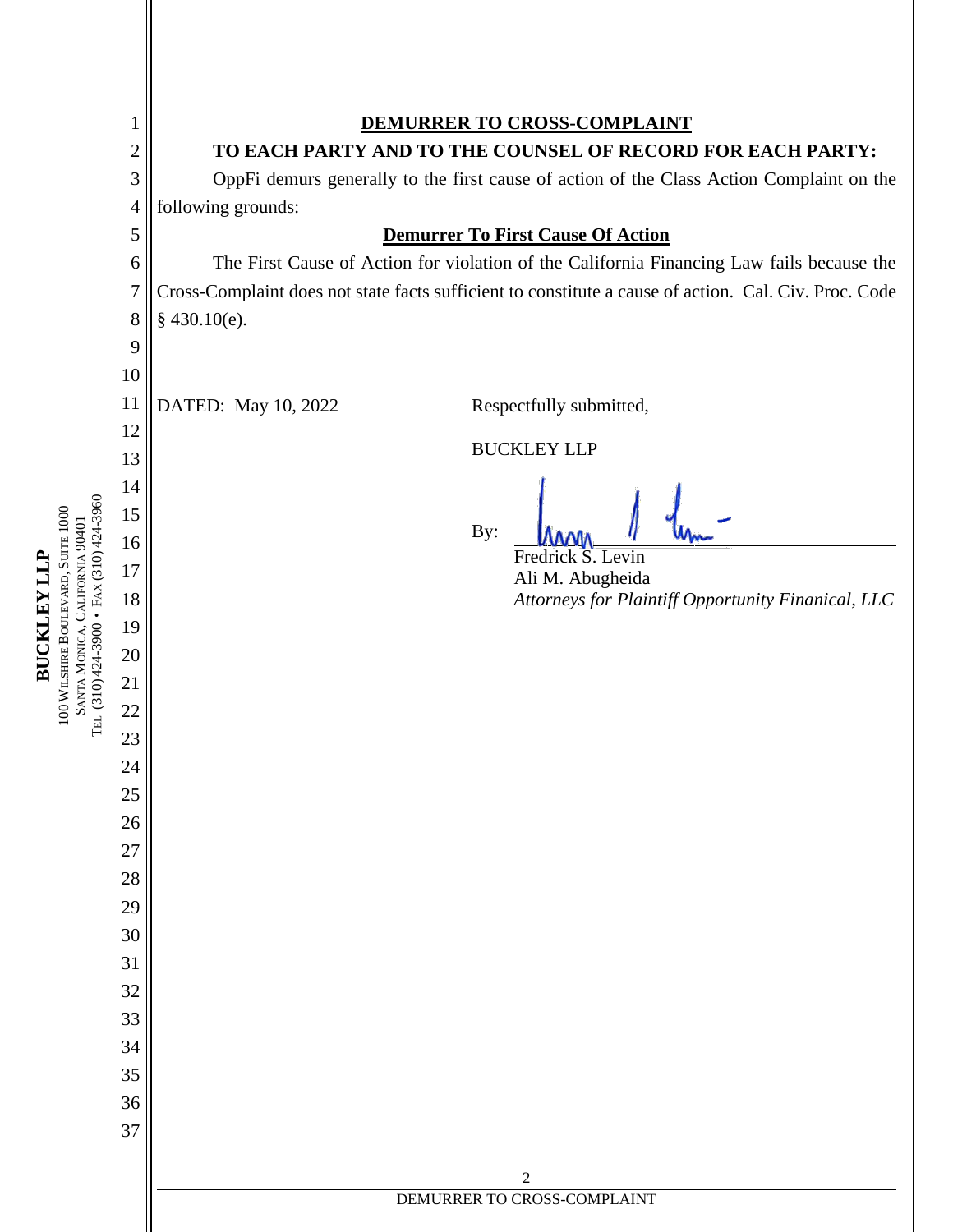|                                       | 1<br>$\overline{2}$ |     |                 |    |     | <b>TABLE OF CONTENTS</b><br><b>Page</b>                     |  |  |
|---------------------------------------|---------------------|-----|-----------------|----|-----|-------------------------------------------------------------|--|--|
|                                       | 3<br>4              | Ι.  |                 |    |     |                                                             |  |  |
|                                       | 5                   | П.  |                 |    |     |                                                             |  |  |
|                                       | 6                   |     | A.              |    |     |                                                             |  |  |
|                                       | 7                   |     |                 |    |     |                                                             |  |  |
|                                       | 8<br>9              |     | <b>B.</b>       |    |     |                                                             |  |  |
|                                       | 10                  | Ш.  |                 |    |     |                                                             |  |  |
|                                       | 11                  |     | A.              |    |     |                                                             |  |  |
|                                       | 12                  |     | <b>B.</b>       |    |     |                                                             |  |  |
|                                       | 13<br>14            |     |                 | 1. |     | The CFL's Interest Rate Caps Do Not Apply to Program Loans4 |  |  |
|                                       | 15                  |     |                 |    | (a) | Program Loans Are Constitutionally and Statutorily Exempt   |  |  |
|                                       | 16                  |     |                 |    |     |                                                             |  |  |
|                                       | 17                  |     |                 |    | (b) | The Commissioner's "True Lender" Cases Are Inapposite8      |  |  |
| $(310)424-3900$ • FAX $(310)424-3960$ | 18                  |     |                 |    | (c) | Jones and WRI Foreclose the Commissioner's "True Lender"    |  |  |
|                                       | 19<br>20            |     |                 |    |     |                                                             |  |  |
|                                       | 21                  |     |                 | 2. |     |                                                             |  |  |
| TEL.                                  | 22<br>23            |     |                 |    | (a) | The Commissioner's Implicit Marketing Misrepresentation     |  |  |
|                                       | 24                  |     |                 |    | (b) |                                                             |  |  |
|                                       | 25                  |     |                 |    |     |                                                             |  |  |
|                                       | 26                  |     |                 |    | (c) |                                                             |  |  |
|                                       | 27<br>28            |     |                 |    | (d) | The Commissioner's Ability to Repay Theory Fails 14         |  |  |
|                                       | 29                  |     | $\mathcal{C}$ . |    |     | The Demurrer Should Be Sustained Without Leave to Amend15   |  |  |
|                                       | 30                  | IV. |                 |    |     |                                                             |  |  |
|                                       | 31                  |     |                 |    |     |                                                             |  |  |
|                                       | 32<br>33            |     |                 |    |     |                                                             |  |  |
|                                       | 34                  |     |                 |    |     |                                                             |  |  |
|                                       | 35                  |     |                 |    |     |                                                             |  |  |
|                                       | 36                  |     |                 |    |     |                                                             |  |  |
|                                       | 37                  |     |                 |    |     |                                                             |  |  |
|                                       |                     |     |                 |    |     |                                                             |  |  |
|                                       |                     |     |                 |    |     | DEMURRER TO CROSS-COMPLAINT                                 |  |  |

**BUCKLEYLLP**100 WILSHIRE B O ULEV ARD, SUITE 1000 NTA  $\mathbf{\Sigma}$   $\mathbf{\beta}$ O NICA, C ALIFORNIA 90401 AX

 $\mathbb{S}^4$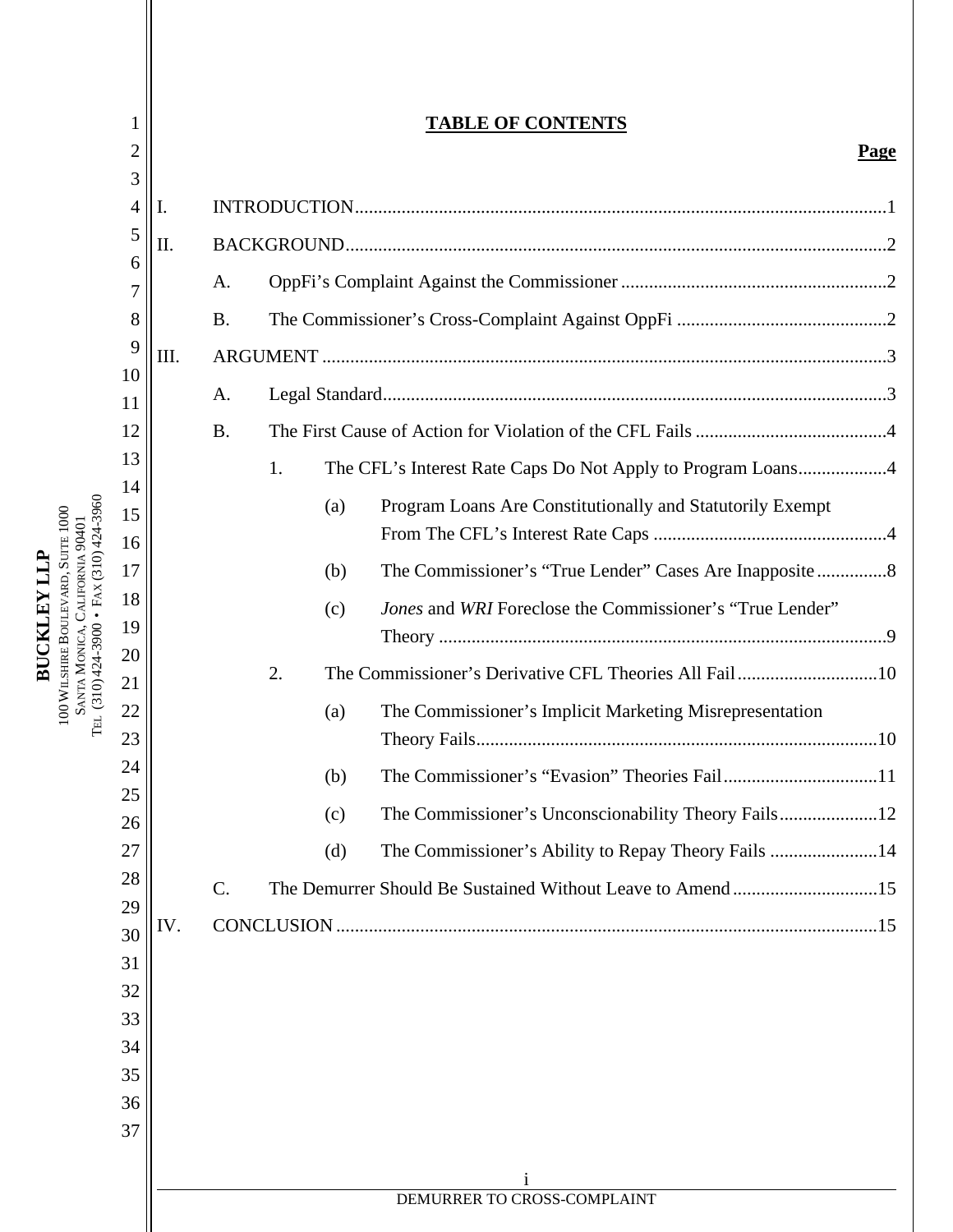|                                         | 1              | <b>TABLE OF AUTHORITIES</b>                                         |
|-----------------------------------------|----------------|---------------------------------------------------------------------|
|                                         | $\overline{2}$ |                                                                     |
|                                         | 3              | Page(s)                                                             |
|                                         | 4              |                                                                     |
|                                         |                | Cases                                                               |
|                                         | 5              |                                                                     |
|                                         | 6              | Ankeny v. Lockheed Missiles & Space Co.,                            |
|                                         | $\overline{7}$ |                                                                     |
|                                         | 8              | Beechum v. Navient Sols., Inc.,                                     |
|                                         | 9              | Boerner v. Colwell Co.,                                             |
|                                         |                |                                                                     |
|                                         | 10<br>11       | Circuit City Stores, Inc. v. Ahmed,                                 |
|                                         |                |                                                                     |
|                                         | 12             | Consumer Fin. Protec. Bureau v. CashCall, Inc.,                     |
|                                         | 13             | No. CV15-07522-JFWRAOX, 2018 WL 485963 (C.D. Cal. Jan. 19, 2018) 11 |
|                                         | 14             | Crippen v. Central Valley RV Outlet,                                |
|                                         | 15             | D.C. v. Elevate Credit, Inc.,                                       |
|                                         |                |                                                                     |
|                                         | 16             | De La Torre,                                                        |
|                                         | 17             |                                                                     |
|                                         | 18             | Doe v. City of Los Angeles,                                         |
|                                         | 19             |                                                                     |
|                                         | 20             | Eckler v. Neutrogena Corp.,                                         |
|                                         | 21             | Estate of Moss,                                                     |
| TEL (310) 424-3900 • FAX (310) 424-3960 | 22             |                                                                     |
|                                         | 23             | Evans v. City of Berkeley,                                          |
|                                         |                |                                                                     |
|                                         | 24             | Gomes v. Countrywide Home Loans, Inc.,                              |
|                                         | 25             |                                                                     |
|                                         | 26             | Jones v. Wells Fargo Bank,                                          |
|                                         | 27             | Montgomery v. GCFS, Inc.,                                           |
|                                         | 28             |                                                                     |
|                                         | 29             | Moore v. Regents of Univ. of Cal.,                                  |
|                                         | 30             |                                                                     |
|                                         |                | Nativi v. Deutsche Bank Nat'l Tr. Co.,                              |
|                                         | 31             |                                                                     |
|                                         | 32             | People ex rel. Spitzer v. Cty. Bank of Rehoboth Beach, Del.,        |
|                                         | 33             | Perdue v. Crocker National Bank,                                    |
|                                         | 34             |                                                                     |
|                                         | 35             | Ratzlaf v. United States,                                           |
|                                         | 36             |                                                                     |
|                                         | 37             | Sawyer v. Bill Me Later, Inc.,                                      |
|                                         |                |                                                                     |
|                                         |                | $\overline{11}$                                                     |
|                                         |                | DEMURRER TO CROSS-COMPLAINT                                         |
|                                         |                |                                                                     |

**BUCKLEYLLP**100 WILSHIRE B O ULEV ARD, SUITE 1000 NTA  $\mathbf{\Sigma}$   $\mathbf{\beta}$ O NICA, C ALIFORNIA 90401

 $\mathbb{S}^4$ 

II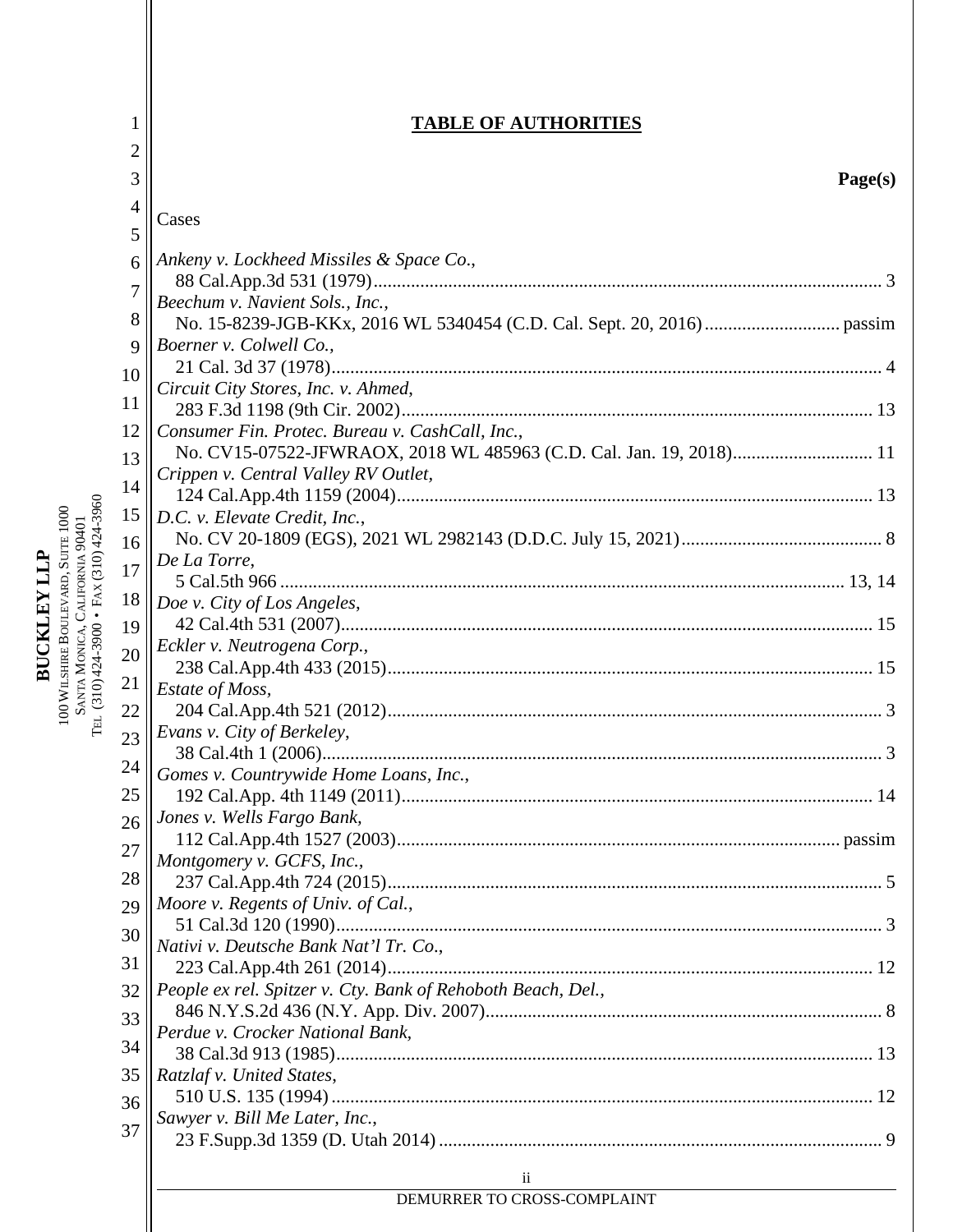|                                       | 1              | Sims v. Opportunity Fin., LLC,                     |
|---------------------------------------|----------------|----------------------------------------------------|
|                                       | $\overline{2}$ | Strike v. Trans-W. Disc. Corp.,                    |
|                                       | 3              |                                                    |
|                                       | 4              | The McCaffrey Grp., Inc. v. Superior Court,        |
|                                       | 5              |                                                    |
|                                       | 6              | Torrecillas v. Fitness Internat., LLC,             |
|                                       | 7              | Ubaldi v. SLM Corporation,                         |
|                                       | 8              |                                                    |
|                                       | 9              | Wash. Cty. Bd. of Educ. v. Mallinckrodt ARD, Inc., |
|                                       | 10             | Wishnev v. The Nw. Mut. Life Ins. Co.,             |
|                                       | 11             |                                                    |
|                                       | 12             | WRI Opportunity Loans II LLC v. Cooper,            |
|                                       | 13             |                                                    |
|                                       | 14             | <b>Statutes</b>                                    |
|                                       | 15             |                                                    |
|                                       | 16             |                                                    |
|                                       | 17             |                                                    |
|                                       | 18             |                                                    |
|                                       | 19             |                                                    |
|                                       | 20             |                                                    |
| $(310)424-3900$ • FAX $(310)424-3960$ | 21             | Regulations                                        |
|                                       | 22             |                                                    |
| TЕL                                   | 23             |                                                    |
|                                       | 24             |                                                    |
|                                       | 25             |                                                    |
|                                       | 26             |                                                    |
|                                       | 27             |                                                    |
|                                       | 28             |                                                    |
|                                       | 29             |                                                    |
|                                       | 30             |                                                    |
|                                       | 31             |                                                    |
|                                       | 32             |                                                    |
|                                       | 33             |                                                    |
|                                       | 34             |                                                    |
|                                       | 35             |                                                    |
|                                       | 36             |                                                    |
|                                       |                |                                                    |
|                                       | 37             |                                                    |
|                                       |                | iii                                                |
|                                       |                | DEMURRER TO CROSS-COMPLAINT                        |
|                                       |                |                                                    |

**BUCKLEYLLP**100 WILSHIRE B O ULEV ARD, SUITE 1000 NTA  $\mathbf{\Sigma}$   $\mathbf{\beta}$ O NICA, C ALIFORNIA 90401

 $\mathbb{S}^4$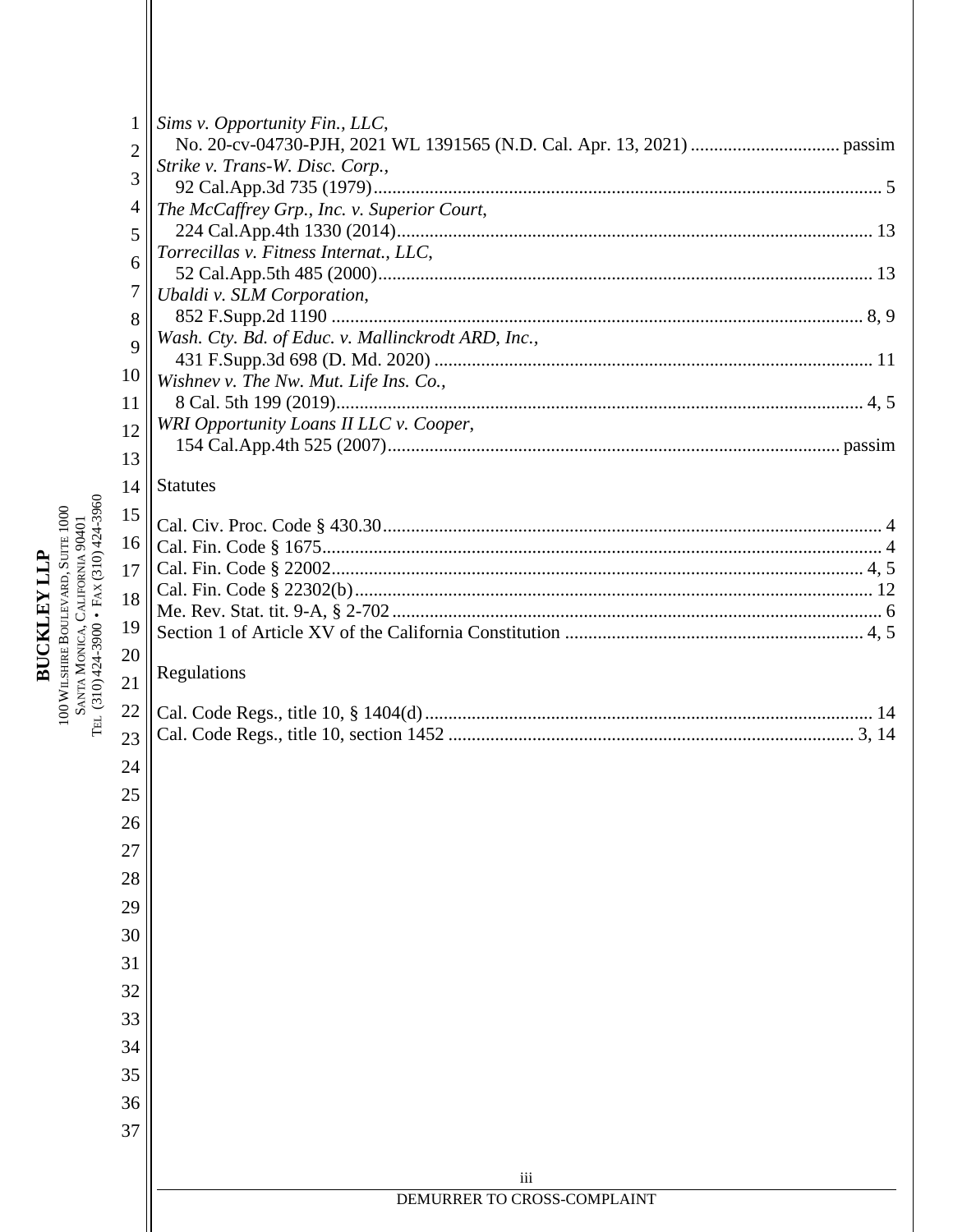#### **I. INTRODUCTION**

1

2 3 4 5 6 7 8 Opportunity Financial, LLC ("OppFi") is not a bank, and it is not a lender. It does not extend credit. It does not hold security. It does not own or hold loans. Instead, it provides services to federally insured, state-chartered banks that do not have the size or capacity to operate interstate lending programs without the assistance of third-party service providers. The Commissioner of the Department of Financial Protection and Innovation ("DFPI") admits that loans made by these banks are exempt from the California Financing Law ("CFL"). As such, these banks and the loans they make are outside of the Commissioner's regulatory reach under the CFL.

9 10 11 12 13 14 15 16 17 18 19 Not satisfied with that result, the Commissioner has resorted to a convoluted theory in which OppFi is somehow transformed into the "true lender" on loans funded and made by FinWise Bank ("FinWise" or the "Bank"), a Utah state-chartered bank. The goal of this results-oriented theory is to enable the Commissioner to get around the exemption and regulate these Bank loans, but this gambit ultimately fails because the "true lender" theory has no basis in California law. *Beechum v. Navient Sols., Inc.,* No. 15-8239-JGB-KKx, 2016 WL 5340454, at \*7 (C.D. Cal. Sept. 20, 2016) (rejecting "true lender" claim against non-bank because "two California appellate decisions hold that the Court must look only to the face of a transaction when assessing whether it falls under a statutory exemption to the usury prohibition and not look to the intent of the parties.") (citing *Jones v. Wells Fargo Bank,* 112 Cal. App. 4th 1527, 1537-38 (2003) and *WRI Opportunity Loans II LLC v. Cooper*, 154 Cal. App. 4th 525, 536 (2007)).

20 21 22 23 24 25 26 27 28 29 30 31 Put simply, the Commissioner's argument that loans made by the Bank and serviced by OppFi ("Program Loans") exceed the CFL's interest rate cap fails because Program Loans are constitutionally and statutorily exempt from that cap. As the Commissioner admits, it was the Bank that extended credit on all Program Loans and it is the Bank that is the lender identified on all of the loan agreements. As a matter of California law, these facts conclusively establish that for purposes of determining the applicability of exemptions to California's intertest rate caps, the Bank is the lender. That means all Program Loans are exempt from the rate cap the Commissioner seeks to enforce. Indeed, a federal district court judge in the Northern District of California recently considered and rejected allegations that the Program Loans violated the CFL because OppFi was the "true lender," holding that the claims failed as a matter of California law. *Sims v. Opportunity Fin., LLC*, No. 20-cv-04730-PJH, 2021 WL 1391565 at \*3-5 (N.D. Cal. Apr. 13, 2021). This Court should follow *Sims* and reach the same conclusion.

32 33 34 35 36 Moreover, the Commissioner's alternative theories of liability under the CFL all fail because they are derivative of the Commissioner's claim that OppFi is the so-called "true lender" and Program Loans are subject to the CFL's interest rate caps. Because these predicates are wrong, the Commissioner's arguments all fail. In any event, as discussed below, many of these alternative theories are insufficiently pled and fail even if Program Loans were not exempt.

37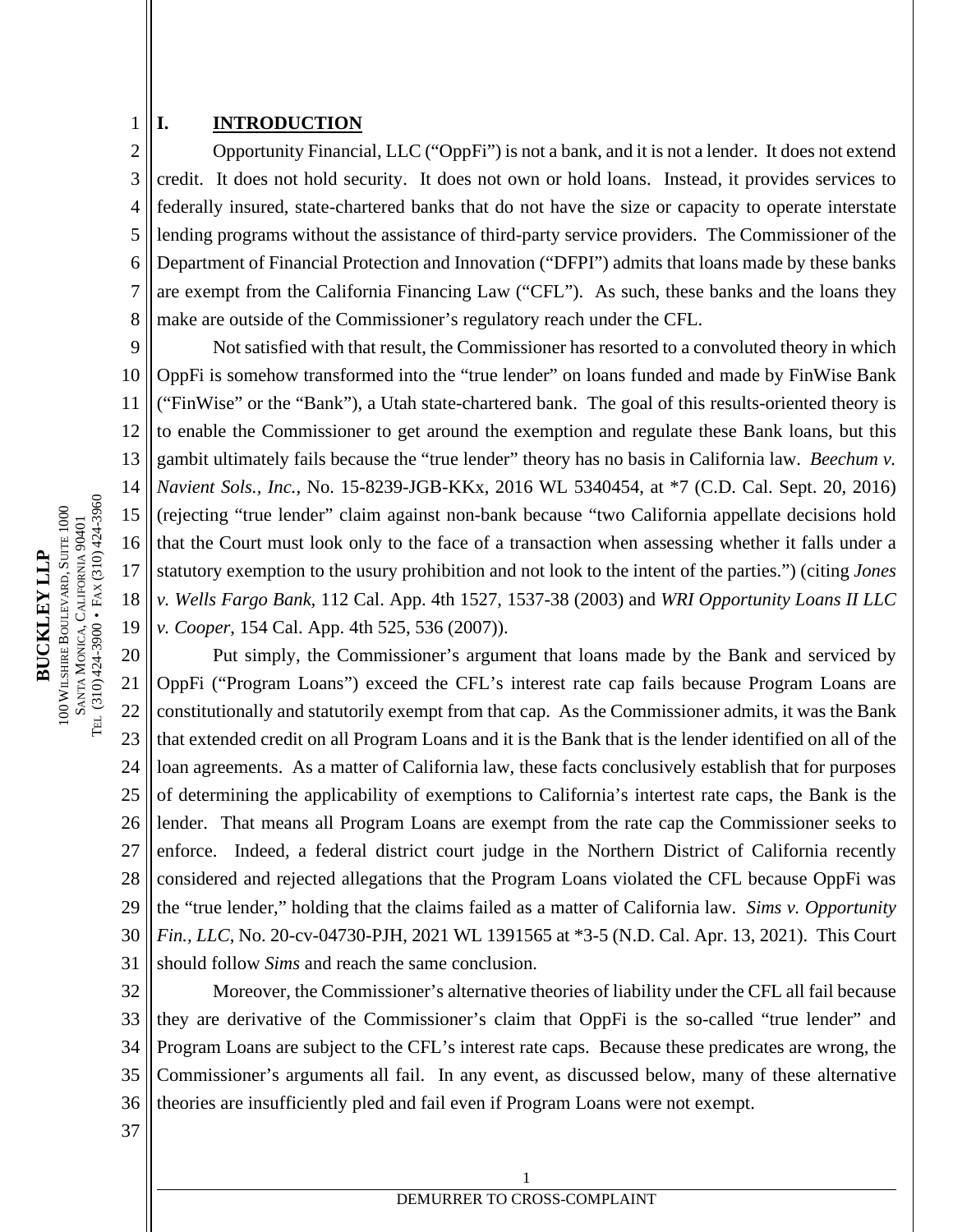For these reasons, OppFi respectfully requests that the Court sustain this Demurrer to the first cause of action with prejudice.

# **II. BACKGROUND**

3 4

14

1 2

### **A. OppFi's Complaint Against the Commissioner**

5 6 7 8 9 10 11 12 13 On March 7, 2022, OppFi filed a Complaint for declaratory relief against the Commissioner seeking (1) a declaration that the interest rate caps in the CFL do not apply to Program Loans and (2) an injunction restraining the Commissioner from enforcing the CFL as to those loans given its inapplicability. As explained in the Complaint, the Commissioner threatened to initiate litigation against OppFi based on its assertion that OppFI was the "true lender" on Program Loans, even though under the Program, the Bank: (i) is the lender on promissory notes for all California borrowers who obtain Program Loans (*id.* ¶ 66), (ii) only uses its own funds to extend credit (*id.* ¶ 43(b)), (iii) remains the title owner of all Program Loans (*id.* ¶ 43(c)), and (iv) retains ongoing risk of loss through its retention of a share in the receivables in Program Loans (*id.* ¶ 46).**<sup>1</sup>**

### **B. The Commissioner's Cross-Complaint Against OppFi**

15 16 17 18 The Commissioner's Cross-Complaint against OppFi admits all of these facts, but nonetheless contends that OppFi is the "true lender" on Program Loans and, therefore, the Program Loans are subject to the CFL's interest rate caps. Thus, the Cross-Complaint presents a pure question of California law this Court can resolve at the Demurrer stage.<sup>2</sup>

19 20 21 22 23 24 25 26 27 28 The Cross-Complaint alleges that the Bank is the named lender on loan documentation for Program Loans (Cross-Compl. ¶ 32 ("consumer loans…are…made in the name of FinWise")), uses its own funds to extend credit to borrowers who obtain Program Loans (*Id.* ¶ 20 (admitting "FinWise funds the loan")), and retains an ongoing percentage interest in a loan's prospective profits and losses by virtue of selling "upwards of 95 percent of a loan's receivables" but retaining the remainder (*id.* ¶ 5). However, the Commissioner asserts that because OppFi "collect[s] nearly all the profits from the loans" by purchasing a majority share in the right to loan payments after origination, it "has the predominant economic interest" and is therefore the "true lender" on Program Loans. *Id.* ¶¶ 5, 18; *id.* ¶¶ 20, 22 (asserting the Bank has "minimal…exposure to risk" because it sells "upwards of 95 percent of all rights to the loan payments" to OppFi "three days after [it] funds the loan.").

29 30 This "true lender" theory is the linchpin of the Commissioner's case. The Cross-Complaint states that "[t]here is no question that OppFi, a non-bank lending company, is subject to California's

31 32

37 wholly derivative of the CFL claim. OppFi does not raise these arguments in this Demurrer, but reserves the right to raise them at a later stage of the case as appropriate.

<sup>33</sup> <sup>1</sup> This Demurrer is based entirely on the failures of the Cross-Complaint, but OppFi provides a summary of its Complaint for context.

<sup>34</sup> 35 36  $2$  As explained in OppFi's Complaint, to the extent that the Commissioner's "true lender" theory is recognized under California law (and it is not), the CFL claim fails because it is preempted by federal law, and the Commissioner's threatened claim for violation of the CCFPL fails because it is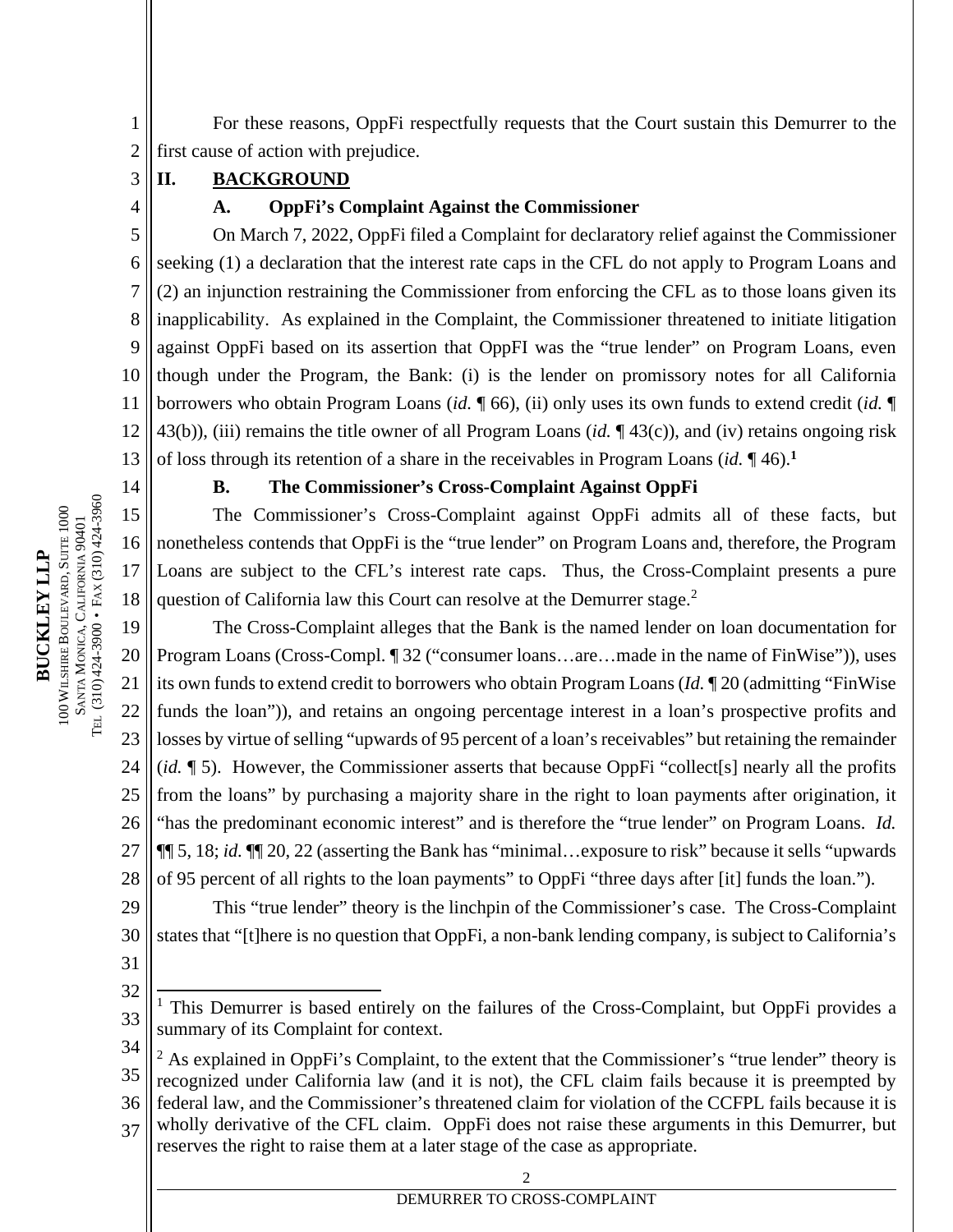1 2 3 4 5 6 7 interest rate caps while FinWise, a federally insured state-chartered bank, is not." *Id.* ¶ 5. In an effort to get around the clear exemption, and effectively legislate by enforcement, the Commissioner seeks to have the Court recharacterize who the lender is. Specifically, the Commissioner argues that notwithstanding the fact that borrowers enter into promissory notes with the Bank—the entity that uses its own funds to extend credit and remains the title owner of the loans—the Bank is merely a "straw-lender" and this Court should use its equitable powers to deem OppFi the "true lender" on Program Loans because it has the "predominant economic interest in the transaction." *Id.* ¶ 18.

8 9 10 Based on the foregoing allegations, the Commissioner alleges that Program Loans were made in violation of the CFL because the interest rate on Program Loans exceeds the rate allowed under the CFL. *Id.* ¶¶ 38-41.

11 12 13 14 15 16 17 18 19 20 21 22 23 24 25 26 In addition to the interest rate claim, the Commissioner alleges OppFi violated the CFL in other ways. First, the Commissioner alleges that "[b]y employing its rent-a-bank ruse to evade the CFL," OppFi violated section 22326 of the Financial Code, the so-called "anti-evasion" provision of the CFL. *Id.* ¶ 42. Second, the Commissioner alleges that "by negotiating, in California, for loans to California consumers to be purportedly be made in Utah, in order to evade and avoid the provisions of the CFL," OppFi violated section 22324 of the Financial Code, which prohibits "contract[ing] for or negotiat[ing] in this state a loan to be made outside the state for the purpose of evading or avoiding" California lending law. *Id.* ¶ 44. Third, the Commissioner alleges that Program Loans are unconscionable because the interest rate on the loans is too high. *Id.* ¶ 6, 44. Fourth, the Commissioner alleges that OppFi violated the CFL's prohibition on material misrepresentations by "advertising [Program Loans] on its website with an APR" in excess of the California statutory rate, which the Commissioner claims implied "that OppFi could lawfully make such loans in California." *Id.* ¶ 45. Fifth, the Commissioner alleges that OppFi failed to ensure borrowers had the ability to repay Program Loans, in purported violation of Cal. Code Regs., title 10, section 1452, because "a sizable percentage of its borrowers….default on their" Program Loans. *Id.* ¶ 46.

27 28 As explained in detail below, none of these arguments have any merit; the CFL claim fails as a matter of law.

#### 29 **III. ARGUMENT**

30

#### **A. Legal Standard**

31 32 33 34 35 36 37 A demurrer must be sustained if the complaint is legally insufficient or if "the complaint itself…discloses some defense that would bar recovery." *In re Estate of Moss,* 204 Cal. App. 4th 521, 535 (2012) (quotations omitted); *Evans v. City of Berkeley*, 38 Cal. 4th 1, 21-22 (2006). In ruling on a demurrer, a court must assume that the plaintiffs' factual allegations are true, but need not accept "contentions, deductions, or conclusions of fact or law." *Moore v. Regents of Univ. of Cal.*, 51 Cal.3d 120, 125 (1990). To the contrary, "a pleading must allege facts and not conclusions, and…material facts must be alleged directly." *Ankeny v. Lockheed Missiles & Space Co*., 88 Cal.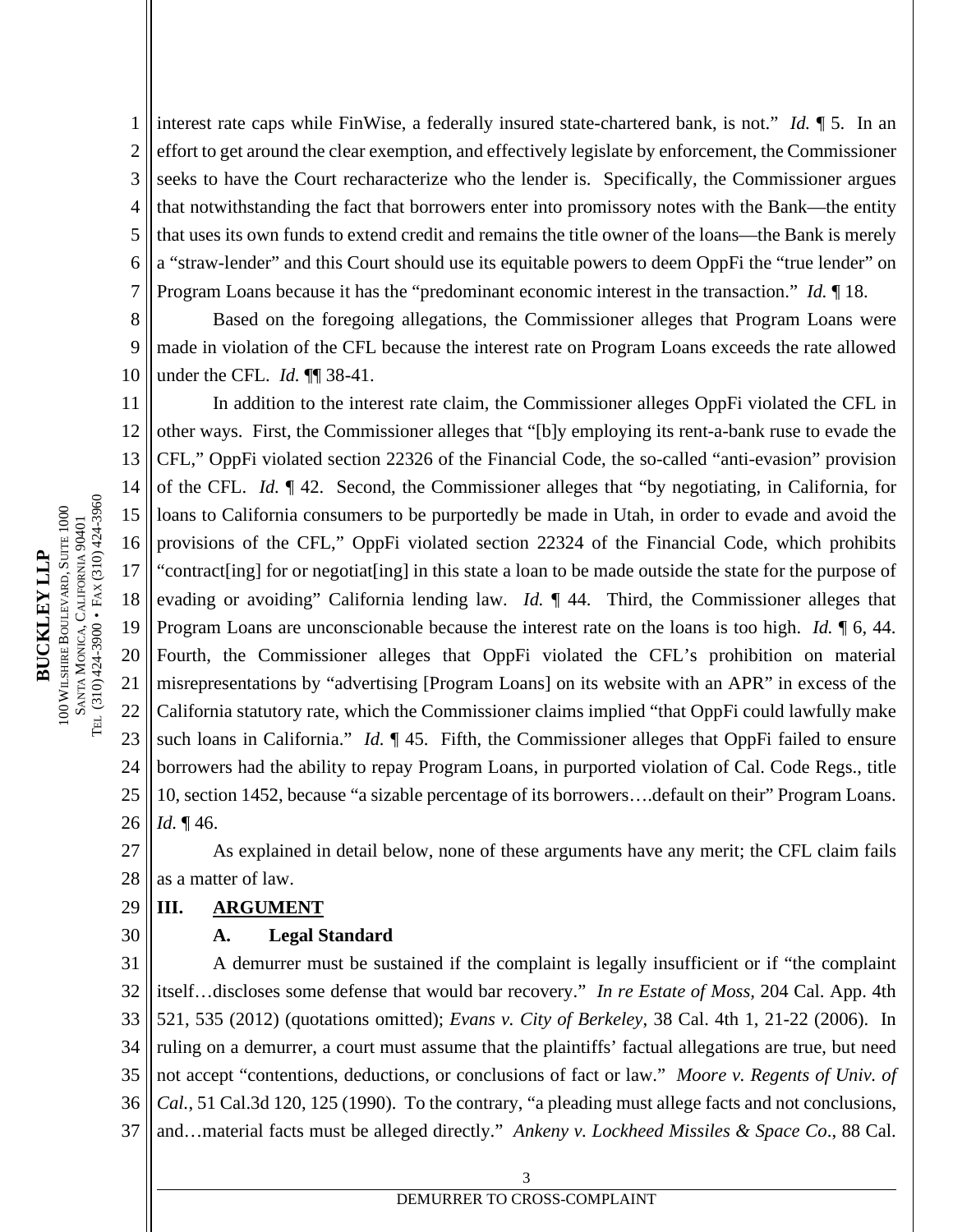**BUCKLEYLLP**100 WILSHIRE B OULEV ARD, SUITE 1000  $\mathbb{S}^4$ NTA MONICA, C ALIFORNIA 90401 TEL (310) 424-3900 • F AX(310) 424-3960

1 2 App. 3d 531, 537 (1979). In addition, the court may appropriately consider matters that are subject to judicial notice. Cal. Civ. Proc. Code § 430.30.

3

4 5 6

#### **B. The First Cause of Action for Violation of the CFL Fails**

#### **1. The CFL's Interest Rate Caps Do Not Apply to Program Loans**

The Commissioner's claim that Program Loans are made in violation of the CFL's interest rate caps fails as a matter of law because Program Loans are constitutionally and statutorily exempt from California's usury laws.

7 8

9

# **(a) Program Loans Are Constitutionally and Statutorily Exempt From The CFL's Interest Rate Caps**

10 11 12 13 14 15 16 17 18 19 20 California's usury laws regulate the charging of interest in the state. *Wishnev v. The Nw. Mut. Life Ins. Co.,* 8 Cal.5th 199, 206 (2019). Section 1 of Article XV of the California Constitution prohibits the charging of interest on a loan at a rate in excess of 10 percent. Cal. Const. art. XV, § 1. It also enumerates several classes of lenders exempt from that prohibition and makes clear that none of its interest-rate restrictions apply "to any successor in interest to any" loan made by an exempted lender. *Id*. Loans originated by state-chartered banks, such as FinWise, are exempt from the California Constitution's usury rate. *Boerner v. Colwell Co.,* 21 Cal.3d 37, 44 n.6 (1978) (explaining the Constitution "exempt[s] from its [usury] restrictions certain types of institutional lenders, including…state chartered banks"); Cal. Fin. Code § 1675 ("Any foreign (other state) state bank is exempted from the restrictions of Section 1 of Article XV of the California Constitution relating to rates of interest upon the loan or forbearance of any money . . . .").

21 22 23 24 25 26 27 28 29 30 31 32 33 34 35 In addition to identifying categories of exempt lenders, the California Constitution authorizes the California Legislature to create *additional* classes of lenders exempt from the maximum rate and to set alternative maximum interest rates applicable to the exempted lenders. Cal. Const. art. XV, § 1; *Wishnev,* 8 Cal.5th at 210 (explaining that in 1979, the constitution was amended to "allow the Legislature to designate **additional classes** of exempt lenders.") (emphasis added). Pursuant to its constitutional authority, the California Legislature enacted the CFL for the express purpose of creating an additional exemption to the California Constitution's interest rate cap for, among others, "finance lenders." Cal. Fin. Code § 22002. A "finance lender" includes "any person who is engaged in the business of making consumer loans or making commercial loans." *Id.*  § 22009; *see id.* § 22100(a). Further, as permitted by Article XV, Section 1, the Legislature prescribed maximum interest rates with which CFL licensees must comply and established an extensive regulatory regime applicable to those lenders. *See, e.g., id.* §§ 22303-22304.5 (setting forth maximum interest rates on consumer loans). State banks, however, are explicitly exempted from the CFL's provisions. *Id.* § 22050(a) (the CFL "does not apply to any person doing business under any law of any state or of the United States relating to banks").

36 37 Here, under this authority, Program Loans are exempt from the CFL's interest rate limits on two independent levels.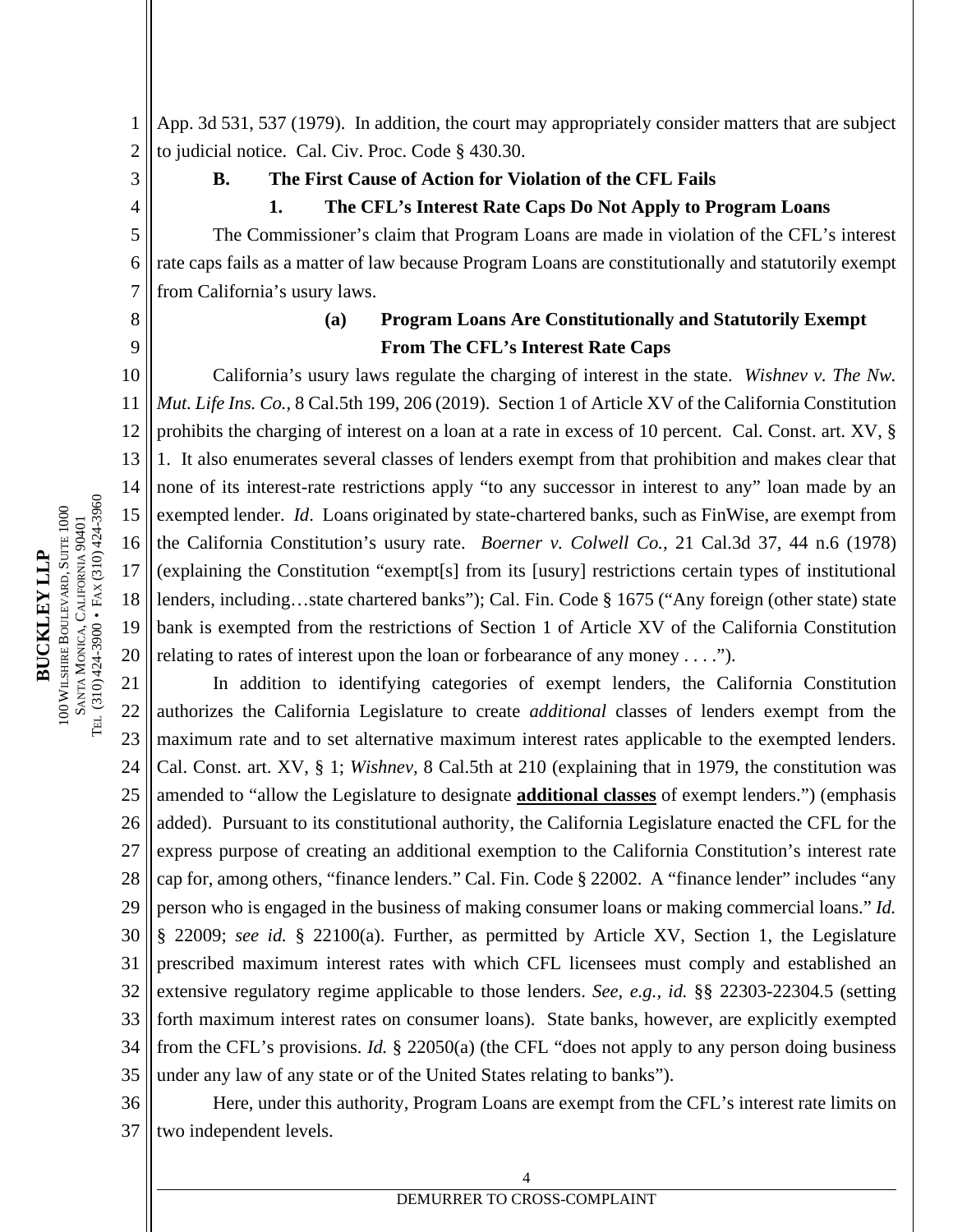1 2 3 4 5 6 7 8 9 10 11 12 13 14 First, because Program Loans are exempt from the California Constitution's usury prohibition under the express exemptions for loans originated by state-chartered banks, the CFL which merely creates *additional* exemptions to the Constitutional usury provision for loans not already exempted—does not apply to them as a matter of California Constitutional law. *See Wishnev,* 8 Cal. 5th at 210 (explaining that the constitutional usury provision "allow[s] the Legislature to designate additional classes of exempt lenders."); Cal. Fin. Code § 22002 (explaining the Legislature exercised this authority by enacting the CFL, which "creates a class of exempt persons pursuant to Section 1 of Article XV of the California Constitution."). In other words, because the CFL's enacting language at Financial Code section 22002 confirms that it **only creates an additional class of lenders** exempt from the Constitution's 10% interest rate cap, **it cannot apply to entities that were already exempted by the California Constitution to begin with**, such as the Bank (as a state-chartered bank) or OppLoans (as a successor-in-interest). Thus, none of the interest rate limits in the CFL apply to Program Loans. They are constitutionally exempt from the CFL's interest rate cap.

15 16 17 18 19 20 21 Put differently, California's constitutional interest provision creates two classes of lenders: (1) exempt lenders, who can lend at any rate; and (2) non-exempt lenders, who can only charge up to 10% interest. The CFL, by creating an exemption for "finance lenders," lifts the interest rate cap for non-exempt lenders from 10% to as much as 36%, so long as they comply with the applicable regulatory regime. By definition, this increase of the cap from 10% to 36% only impacts the nonexempt lenders actually subject to the 10% cap; it has no effect on entities (such as the Bank or OppFi) who were never subject to that cap by virtue of the constitutional exemption.

22 23 24 25 26 27 28 29 30 31 32 33 Second, even if the CFL applies, Program Loans would be exempt because the CFL itself expressly exempts state-chartered banks from all of its requirements, including the interest rate limits. *Id.* § 22050(a) (the CFL "does not apply to any person doing business under any law of any state or of the United States relating to banks"). Nor does it matter that OppFi was not the originating entity: California courts recognize that refusing to extend exemptions to the usury laws to successors-in-interest "would be disastrous in terms of bank operations and not conformable to the public policy exempting banks in the first instance." *Strike v. Trans-W. Disc. Corp.,* 92 Cal. App. 3d 735, 745 (1979) ("[A] contract, not usurious in its inception, does not become usurious by subsequent events."); *Montgomery v. GCFS, Inc.,* 237 Cal. App. 4th 724, 732 (2015) (explaining that "[u]sury restrictions do not restrict the assignment of loans" and therefore the sale or assignment of a loan made by lender exempted under the CFL to a non-exempt lender would not alter the terms of the loan). Thus, even if the CFL applies, Program Loans are statutorily exempt.

34 35 36 37 Moreover, any attempt to evade this conclusion by asserting OppFi is the "true lender" on Program Loans has no basis in California law. The phrase appears nowhere in the CFL or any other California statute or regulation. Indeed, in passing AB 539, the law that the set interest rate cap atissue for loans between \$2,500 and \$10,000, the California Senate Committee on Banking and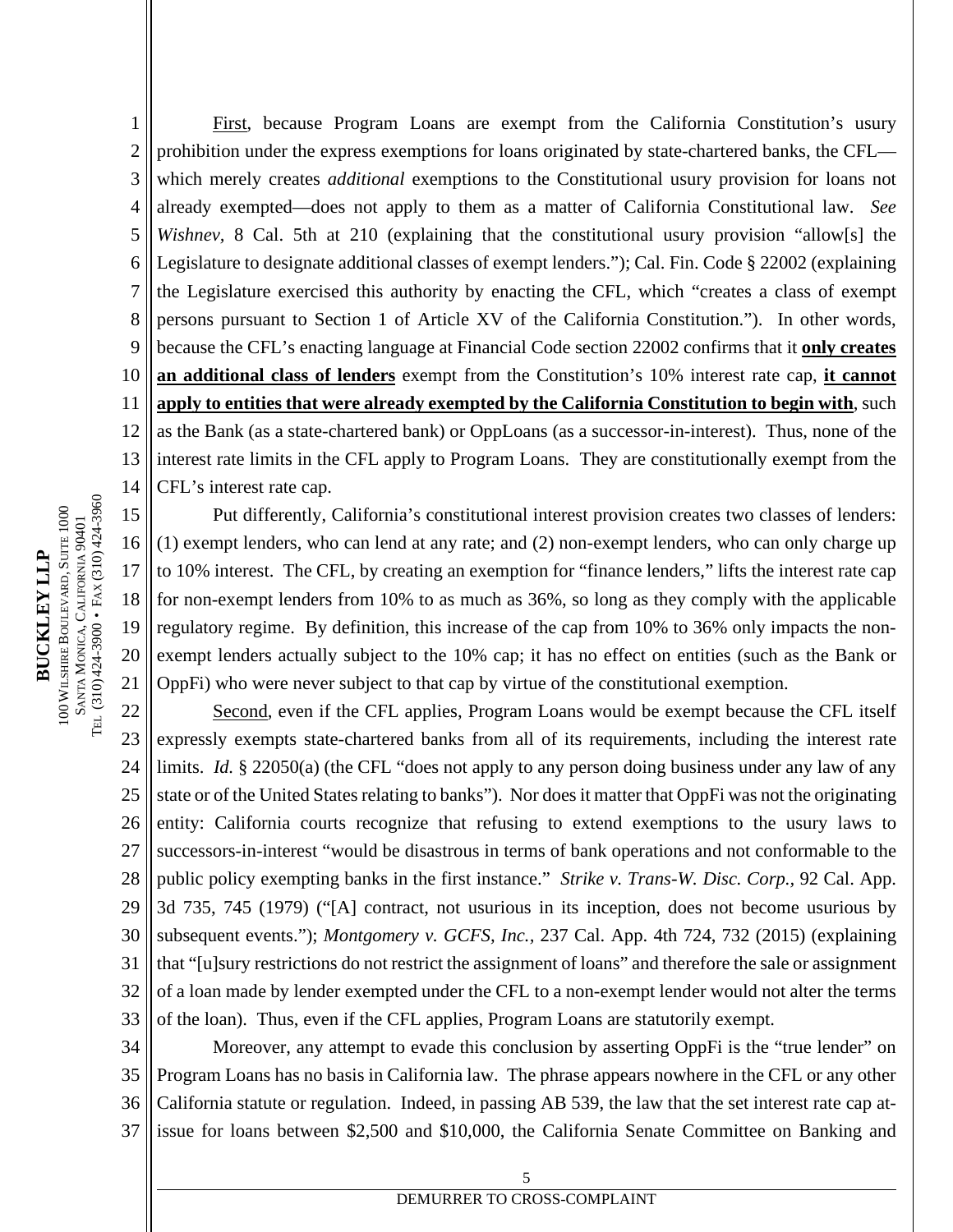1 2 3 Financial Institutions prepared an analysis of the implications of the law that recognized that AB 539's interest rate caps would not apply to nondepositories, like OppFi, that work with statechartered banks like FinWise:

…Lenders who are **legally** able to offer installment loans to Californians without having to be licensed under the CFL include state- and federally-chartered banks **and credit unions, nondepositories that partner with banks (the so-called bank partnership model, in which the nondepository markets and underwrites the loan, but a bank technically originates the loan)**, and tribal lenders…

RJN, Ex. A, at 6 (emphasis added). In this way, California is unlike other states such as Maine that have codified a predominate economic interest test for identifying the lender on a loan. *See, e.g*., Me. Rev. Stat. tit. 9-A, § 2-702. California has no such law. Instead, the Commissioner's Cross-Complaint asks this Court to draft such a law and apply it to OppFi. This request is not only unsupported by the legislative history of any law passed in California, as discussed below, it is also contrary to well-settled California principles and, as such, fails as a matter of law.

As discussed below, California courts "may 'look only to the face of a transaction when assessing whether it falls under a statutory exemption from the usury prohibition and [may] not look to the intent of the parties.'" *Sims*, 2021 WL 1391565, at \*4 (quoting *Beechum v. Navient Sols., Inc.,* No. 15-8239-JGB-KKx, 2016 WL 5340454, at \*7 (C.D. Cal. Sept. 20, 2016). "[T]his rule of construction derives from two California Court of Appeal decisions, *WRI Opportunity Loans II, LLC v. Cooper*, 154 Cal. App. 4th 525, 536 (2007) and *Jones v. Wells Fargo Bank*, 112 Cal. App. 4th at 1538 (2003)." *Sims*, 2021 WL 1391565, at \*4.

23 24 25 26 27 28 29 30 31 32 33 34 35 36 37 In *Beechum v. Navient Sols., Inc.,* a Central District of California court surveyed California appellate case law and rejected the "true lender" approach to identifying the lender. The plaintiffs in *Beechum* asserted usury claims and argued that the non-bank service-provider defendants were the "true lenders" of the plaintiffs' loans in that case because they entered into a forward purchase agreement with the bank to purchase its loans within 90 days, and originated, underwrote, marketed, determined the terms of, and bore the risk of loss as to the loans. *Beechum,* 2016 WL 5340454, at \*1-2. The plaintiffs argued that the court should "look[] to substance over form to assess whether a loan, that on its face appears non-usurious, is in fact usurious," as well as the lender's intent, in order to determine whether their loans were exempted from California's interest-rate limitations. *Id.* at \*6. The court rejected this proposition, concluding that California decisions considered these factors only "when assessing whether a transaction satisfies the elements of usury or falls under a common law exemption to the usury prohibition—*not* when assessing whether the transaction or a party to the transaction fall under a constitutional or statutory exemption from the usury prohibition." *Id.*  Since the plaintiffs alleged that their loans were issued by a bank, the court concluded that the loans were exempted from the usury prohibition and dismissed all their claims. *Id*. at \*6 n.7, 8; *see also*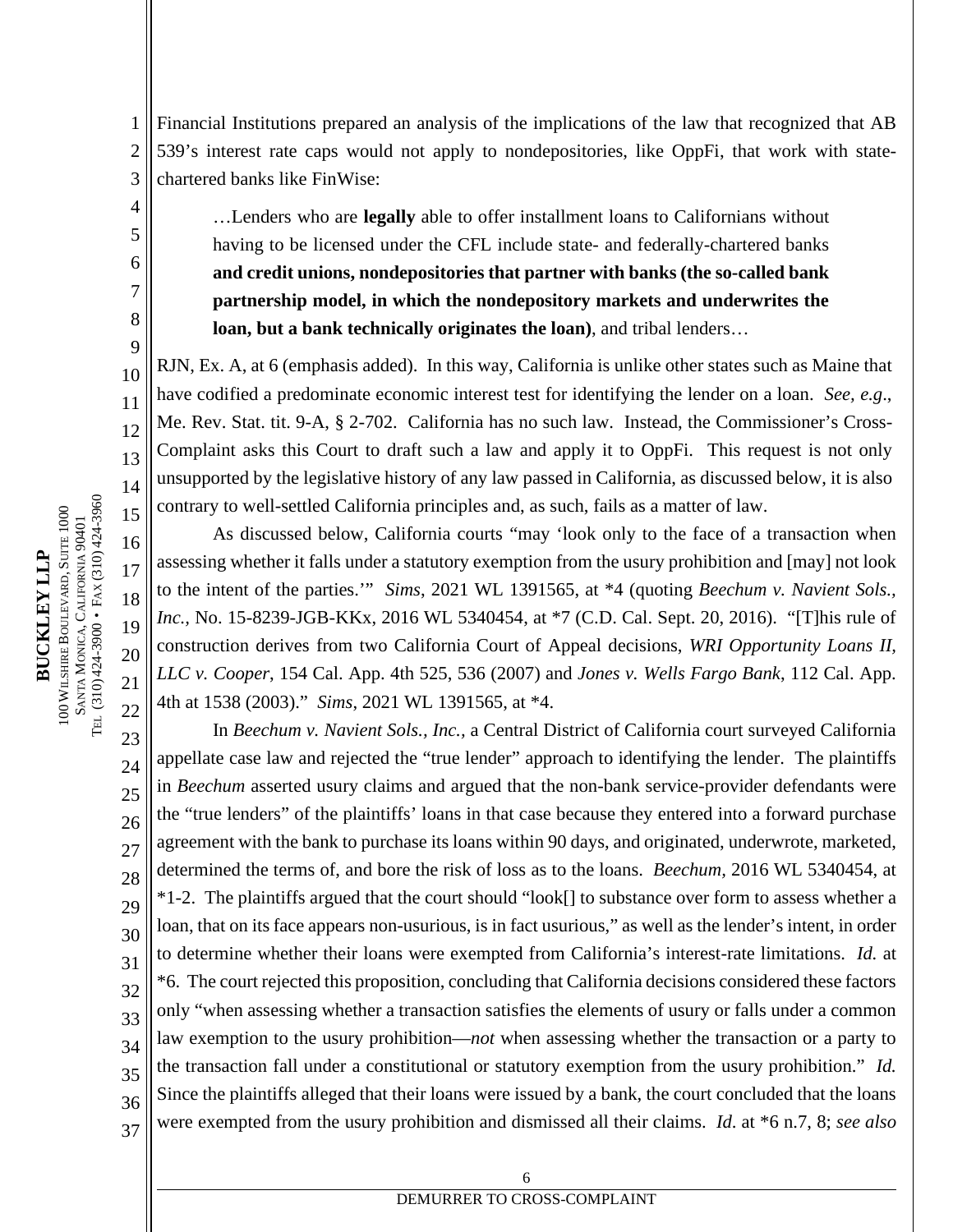1 2 3 4 5 6 7 *Jones*, 112 Cal. App. 4th at 1535, 1537-39 (the plaintiff's allegation that the defendants intended to violate the usury law by creating a "sham" loan did not exclude loan from statutory exemption because the defendants' intent was irrelevant given that the loan "fit within a legally authorized exception to the general usury law," which "remove[s] the need for evasion"); *WRI,* 154 Cal. App. 4th at 536 ("when a loan meets the requirements for a statutory exemption to the usury law, courts will not look beyond those requirements to determine whether the underlying transaction exposes the lender's profits to significant risk or betrays an intent to evade the usury law").

8 9 10 11 12 13 14 15 16 17 18 Just last year, Judge Hamilton confirmed in *Sims* that the application of these well-settled principles to Program Loans leads to the conclusion that FinWise is the lender on Program Loans, and that Program Loans are exempt from the interest rate caps in the California Financial Code. In *Sims*, the plaintiff alleged that his FinWise Program Loan was usurious because OppFi, and not FinWise, was the true "finance lender" on his loan because OppFi acquired an interest in the loan shortly after origination. RJN, Ex. B,  $\P$  $[21, 24$ . Specifically, he alleged that OppFi and FinWise "conspired" to "evade" California's interest rate caps by allowing OppFi to "rent" FinWise's state charter to make loans at rates permissible for FinWise, but not OppFi. *Id.* ¶¶ 21-22, 64-68. Based on these allegations, the plaintiff asserted that his loan was subject to the interest rate caps in the CFL and violated them. *See e.g. Id.* ¶¶ 69, 102. OppFi moved to dismiss, arguing that the loans were statutorily exempt from the CFL. RJN, Ex. C, at 27-30.

19 20 21 22 23 24 25 26 27 After considering the parties' arguments, the *Sims* court rejected the plaintiff's argument, holding that under *Beechum, Jones,* and *WRI*, the loan itself is statutorily exempt from the CFL's interest rate caps because FinWise—a state-chartered bank—is the lender, and loans made by state banks are exempt from California's interest rate caps. *Sims,* 2021 WL 1391565 at \*4. The court likewise rejected the argument about the defendants' supposed intent to evade California's usury laws as "irrelevant" under *Jones*, and also rejected the plaintiff's argument that OppFi was subject to the CFL because it is a "finance lender," explaining that "whether OppFi generally qualifies as a finance lender is irrelevant" because "[t]he particular transaction that forms the basis for the alleged violations here is exempt." *Id.* 

28 29 30 31 32 *Sims* and *Beechum* are dispositive here. They faithfully apply well-settled California appellate decisions to the "true lender" theories undergirding the Commissioner's Cross-Complaint, and find that the theories are invalid under California law. Because the Bank funds the loans and is the lender on all of the promissory notes for Program Loans, the loans are exempt from California's interest rate caps.<sup>3</sup>

33

34 35 36 37 <sup>3</sup> Nor is there any merit to the Commissioner's conclusory allegation that marketing and servicing of loans are "the functions of a traditional lender." Cross-Compl. ¶¶ 5, 19. These functions are regularly handled by loan servicers or otherwise outsourced. Likewise, the claim that OppFi performs the underwriting is conclusory and deceptive because, as explained in the Complaint, OppFi operates and applies an underwriting model approved by the Bank. Compl. ¶ 43(a). In any event, none of this provides any basis under California law to recharacterize the lender.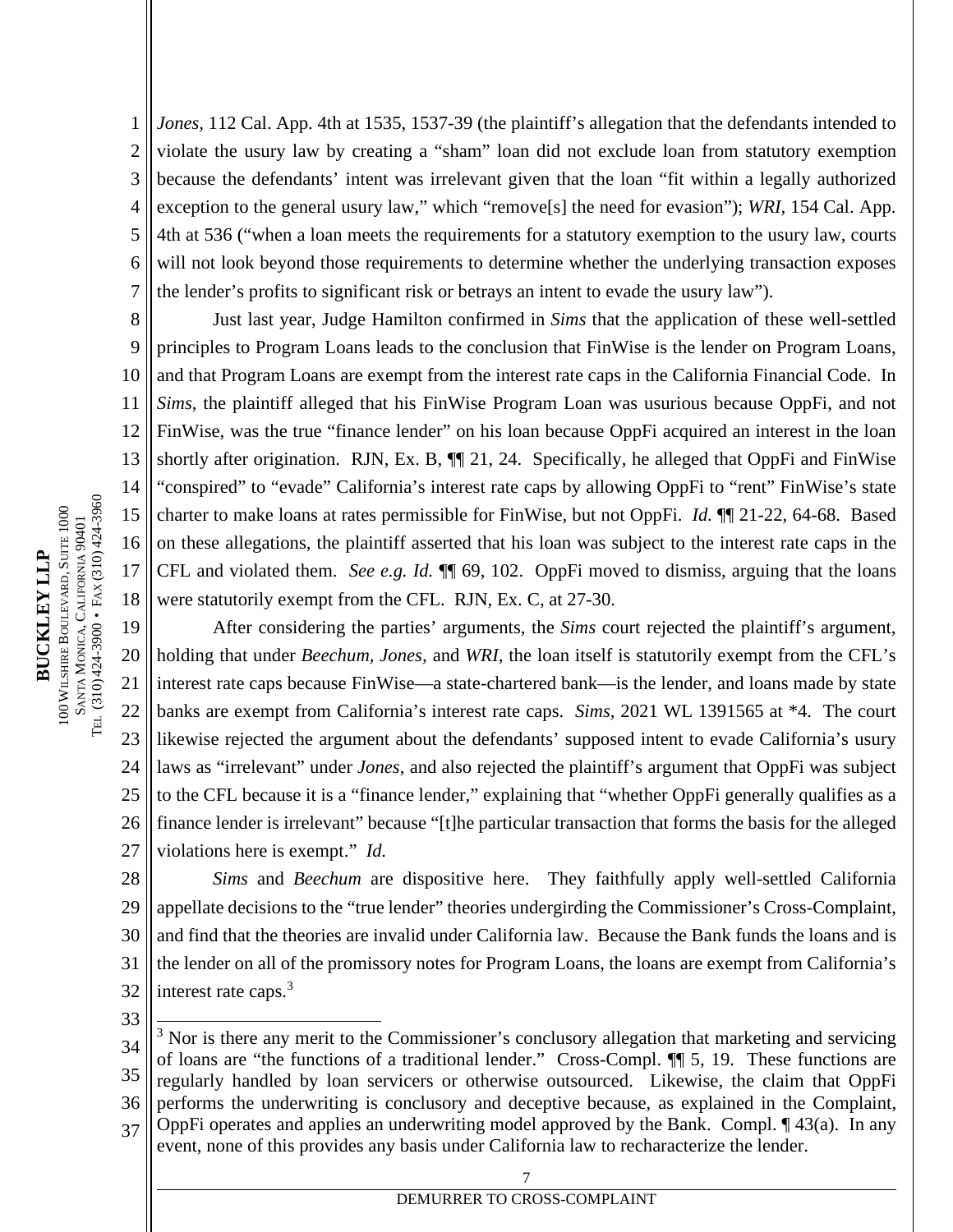#### **(b) The Commissioner's "True Lender" Cases Are Inapposite**

In the Cross-Complaint, the Commissioner simply presumes the "true lender doctrine" applies in California, stating:

> Under the true lender doctrine, the question is whether the entity named as the 'lender' in the loan documents is in fact the true lender or if another entity—here, OppFi—should be viewed as the de facto lender. The substance of the transaction controls, not the form, and courts consider the totality of the circumstances. The primary factor is which entity --bank or non-bank-- has the predominant economic interest in the transaction.

Cross-Complaint, ¶ 18. The fundamental problem with this articulation of the "true lender doctrine" is it is wholly unmoored from California law—the Commissioner cites to no California statute or state court case to support using such a test. Instead, the Commissioner cites to three federal cases in a footnote (*see* Cross-Compl. ¶ 18, n.5), none of which are relevant here.

To start, two of the three cited cases have no connection to California at all. *People ex rel. Spitzer v. Cty. Bank of Rehoboth Beach, Del.,* 846 N.Y.S.2d 436 (N.Y. App. Div. 2007) is a New York law case, and *D.C. v. Elevate Credit, Inc.*, No. CV 20-1809 (EGS), 2021 WL 2982143 (D.D.C. July 15, 2021) applied federal law to the question of whether a District of Columbia usury action could be removed to federal court on the basis of complete preemption. These cases have no bearing whatsoever on OppFi's California law argument. They are irrelevant.

*Ubaldi* was issued by a court located in California but is plainly distinguishable on several levels. For starters, the issue before the Court in *Ubaldi* was not whether courts may engage in a so-called "true lender" analysis for purposes of determining the applicability of exemptions under the California Constitution or CFL. Instead, the court considered whether section 85 of the National Bank Act "expressly preempts claims against a loan servicer that is alleged to have actually 'made' the loan." *Ubaldi v. SLM Corporation*, 852 F. Supp. 2d 1190, 1203. Because "neither party offer[ed] persuasive authority" as to that federal preemption question, the court permitted the plaintiff to explore her theory in discovery. *Id.* But critically, the *Ubaldi* court reached no conclusion as to whether a true lender theory is viable as a matter of California state law and did not consider the uniform California authority providing that courts should not look beyond the face of the loan documents when considering the applicability of a statutory exception to California's usury laws.

31 32 33 34 35 36 37 Importantly, four years after *Ubaldi* was decided, a different court (*Beechum*) looked at the very same underlying bank partnership at issue in *Ubaldi*, but actually considered California law on the issue. In *Beechum*, as here, the plaintiff asserted that the nonbank was the "true lender" because it allegedly "controlled all aspects of marketing [the] loans" and bore the risk of loss in the event of default. *Beechum*, 2016 WL 5340454 at \*2. The court rejected that argument and correctly held the lender named on the loan agreement was the lender under California appellate cases "hold[ing] that the Court must look only to the face of a transaction when assessing whether it falls under a

8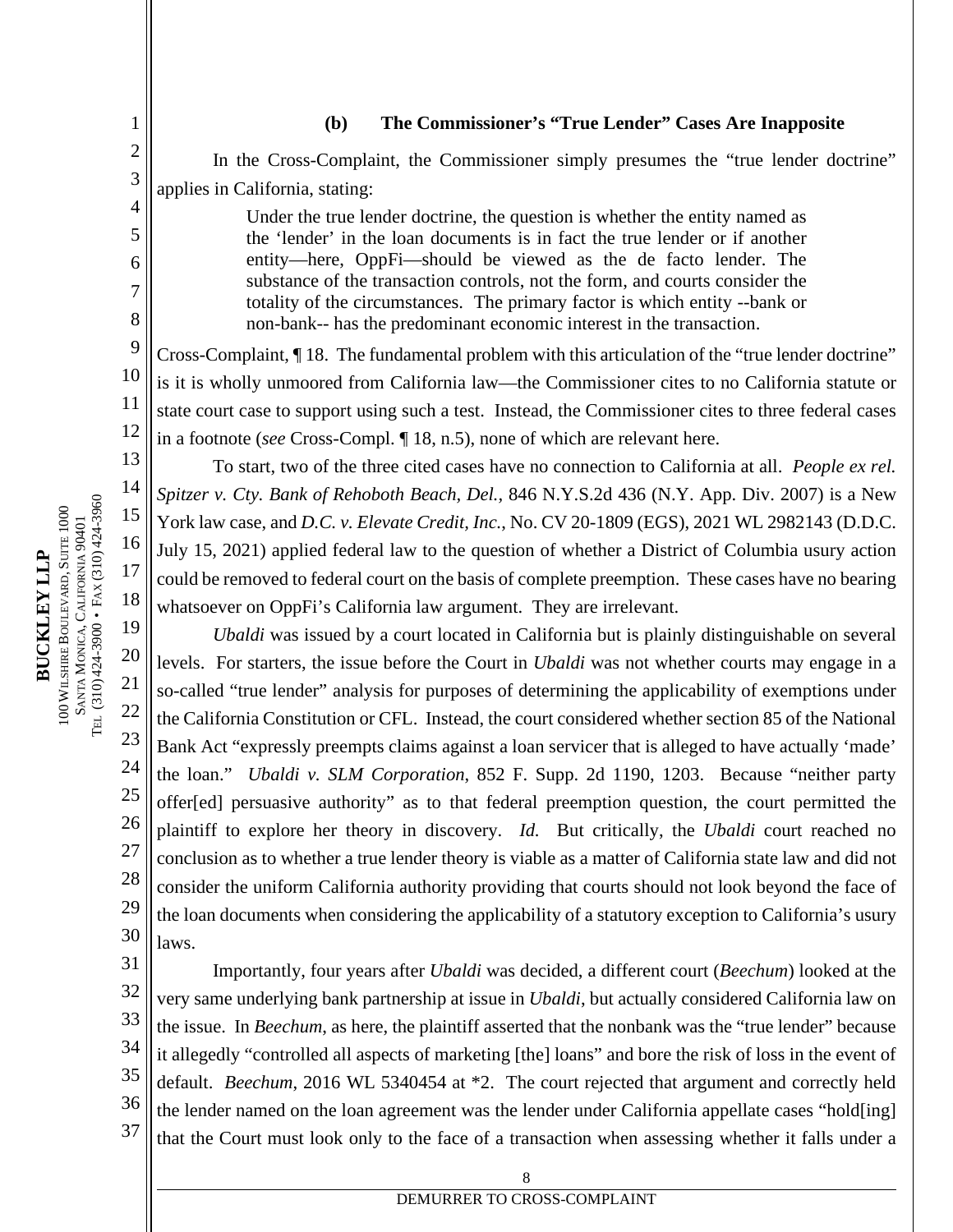1 2 3 4 statutory exemption from the usury prohibition and not look to the intent of the parties." *Id.* at \*7 (collecting cases). In reaching this conclusion, the court properly distinguished *Ubaldi* as "irrelevant" given that it did not involve usury claims. *Id.* at \*20-21, n.8. After *Beechum* (and *Sims*), *Ubaldi* has zero persuasive value with respect to California law.<sup>4</sup>

5 6

# **(c)** *Jones* **and** *WRI* **Foreclose the Commissioner's "True Lender" Theory**

7 8 In contrast to *Ubaldi*, the California appellate authorities upon which *Beechum* and *Sims* relied to reject the "true lender" theory are directly on point and dispositive here.

9 10 11 12 13 14 15 16 17 18 19 20 21 22 23 In *Jones v. Wells Fargo Bank*, the lender defended against usury claims on the grounds that the loans in question were exempt from the interest rate cap under the exemption for "shared appreciation loans."<sup>5</sup> 112 Cal. App. 4th at 1534. Resisting that conclusion, the plaintiff argued that the exemption did not apply because the loans were actually "sham" loans since Wells Fargo's "profits were never at risk" in the transactions. *Id.* at 1538. The Court of Appeal rejected this argument, holding that "[t]he question of whether the loaned money or interest were at risk" is only relevant to a party's "intent to evade the usury law," *id.* which does "not apply to loans or forbearances covered by modern statutory exemptions that remove the need for evasion" by providing clear, bright line rules as to when loans are exempt and when they are not. *Id.* at 1539. As the Court of Appeal explained, "cases where the intent to evade usury law is an issue typically involve situations where the lender claims a transaction is not a loan at all." *Id.* at 1539 (collecting cases). However, where "both sides agree the transactions include a loan" and "the note…fit[s] within a legally authorized exception to the general usury law," the "[d]efendants' intent is irrelevant." *Id.* at 1538. Because the note, on its face, demonstrated that it was a shared appreciation loan, the exemption applied and the usury claim failed. *Id.* at 1539.

24 25 26 27 28 29 30 Similarly, in *WRI Opportunity Loans II, LLC v. Cooper* ("*WRI*"), borrowers asserted their loans were usurious, and the lender claimed the loan fell within the statutory exemption from the usury prohibition for shared appreciation loans. 154 Cal. App. 4th at 530-31. Addressing the applicability of the exemption, the California Court of Appeal re-affirmed the *Jones* decision, holding that "when a loan meets the requirements for a statutory exemption to the usury law, courts will not look beyond those requirements to determine whether the underlying transaction exposes the lender's profits to significant risk or betrays an intent to evade the usury law." *Id.* at 536.

31

- the case here—as the Commissioner admits, FinWise makes the loans with its own funds and sells
- 35 a percentage interest in their performance to OppFi after origination.
- 36
- 37 5 The bank in *Jones* also raised another exemption as a defense, but the discussion of that exemption is not relevant to this case.

 $\overline{Q}$ 

<sup>32</sup> 33 34 4 Moreover, *Ubaldi* is distinguishable for another reason: "the plaintiff in *Ubaldi* disputed that the bank even funded his loan." *Sawyer v. Bill Me Later, Inc.*, 23 F. Supp. 3d 1359, 1369-70 (D. Utah 2014) (distinguishing *Ubaldi* as inapplicable where the named lender funded the loan). That is not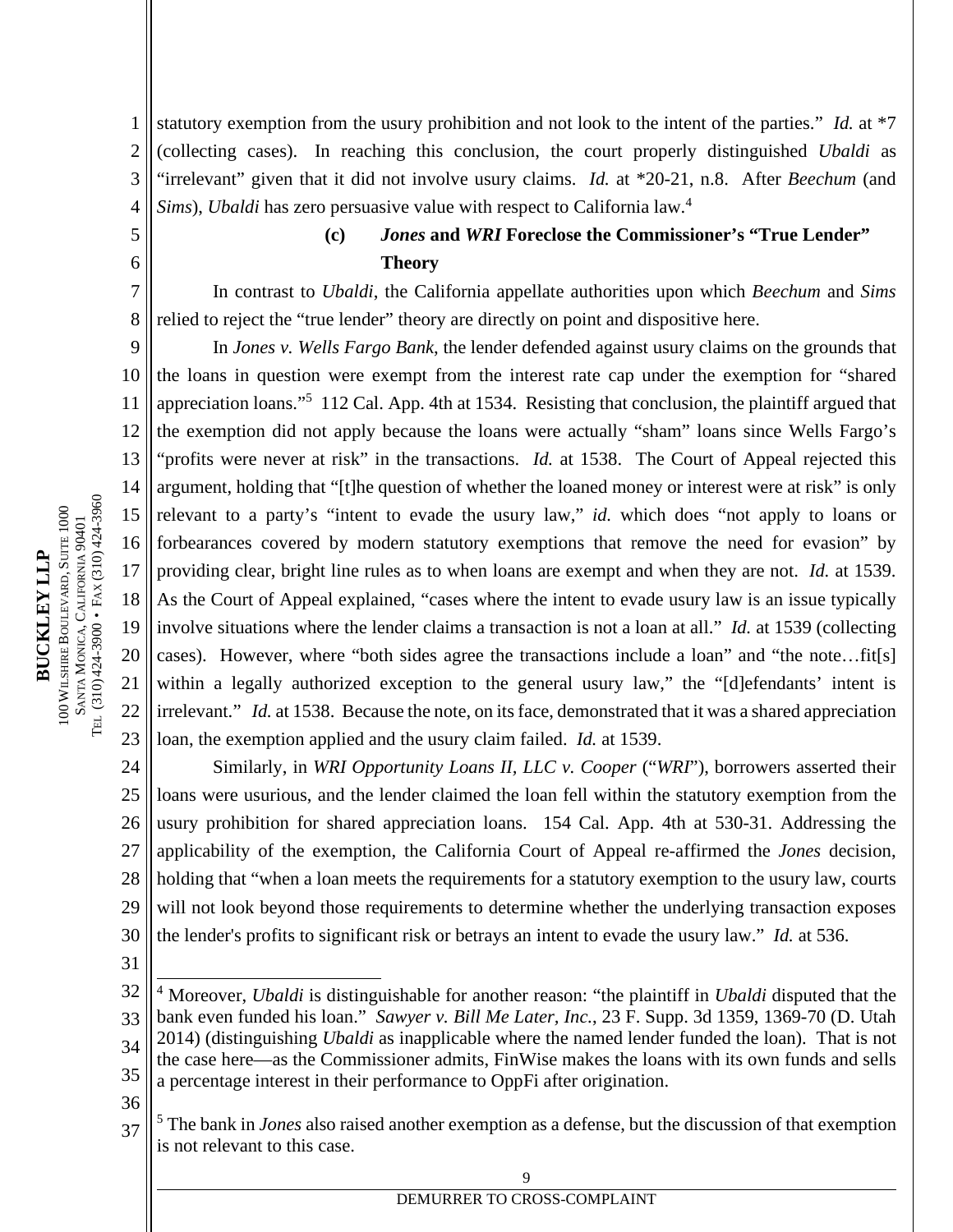1 2 3 4 5 6 7 8 9 10 11 As Judge Bernal (in *Beechum*) and Judge Hamilton (in *Sims*) properly held, these controlling cases foreclose the Commissioner's "true lender" theory. Here, as in *Jones*, the Commissioner alleges that the exemption to the interest rate cap for state banks does not apply because the loans are a part of a "rent-a-bank ruse" in which the named lender on the loans does not have sufficient economic interest in the loan's performance. *See* Cross-Compl. ¶¶ 20-22. That is almost identical to the argument considered and rejected in *Jones*. *Jones,* 112 Cal. App.4th at 1538 (arguing loans were "sham" transactions because "the lender's profits were never at risk," and therefore exemption did not apply). Moreover, just as was the case in *Jones*, "both sides [in this case] agree the transactions include a loan," the loan agreements for Program Loans clearly "provide for . . . interest above" the rate cap, and the agreements on their face "fit within a legally authorized exception to" the rate cap. *Id.* at 1538.

12 13 14 15 16 17 18 19 Therefore, OppFi's purported "intent [to evade the interest rate cap] is irrelevant"— the exemption applies and the interest rate claims fail. *WRI,* 154 Cal. App. 4th at 536 ("[W]hen a loan meets the requirements for a statutory exemption to the usury law, courts will not look beyond those requirements to determine whether the underlying transaction exposes the lender's profits to significant risk or betrays an intent to evade the usury law."); *Beechum,* 2016 WL 5340454, at \*7 (explaining that *Jones* and *WRI* "hold that the Court must look only to the face of a transaction when assessing whether it falls under a statutory exemption from the usury prohibition and not look to the intent of the parties."); *Sims*, 2021 WL 1391565, at \*4 (same).<sup>6</sup>

#### **2. The Commissioner's Derivative CFL Theories All Fail**

21 22 23 24 Within the first cause of action for violation of the CFL, the Commissioner alleges that the same conduct by OppFi with regard to Program Loans also violated a number of other CFL provisions. As explained below, these claims are derivative of the interest rate claims, and fall with them. But even if the claims were not derivative, they would fail anyway.

## 25 26

20

# **(a) The Commissioner's Implicit Marketing Misrepresentation Theory Fails**

27 28 29 30 31 32 33 The Commissioner's first derivative claim is for allegedly deceptive marketing in violation of Financial Code section 22161, which provides that "[n]o person shall make a materially false or misleading statement or representation to a borrower about the terms or conditions of that borrower's loan, when making or brokering the loan." The Cross-Complaint does not allege a single false statement. Instead, it asserts that simply by offering Program Loans on its website, OppFi implicitly represented that the loans were lawful in California. Cross-Compl. ¶ 45. According to the Commissioner, this was a material misrepresentation because the loans were actually made in

34

- 36 the constitutional usury cap and CFL are part of the same integrated California usury framework,
- 37 and the same principles apply. *Sims,* 2021 WL 1391565, at \*4 (applying *Jones, WRI,* and *Beechum* to CFL claims).

<sup>35</sup> <sup>6</sup> Nor does it matter that *Jones* and *WRI* involved constitutional usury claims. As explained above,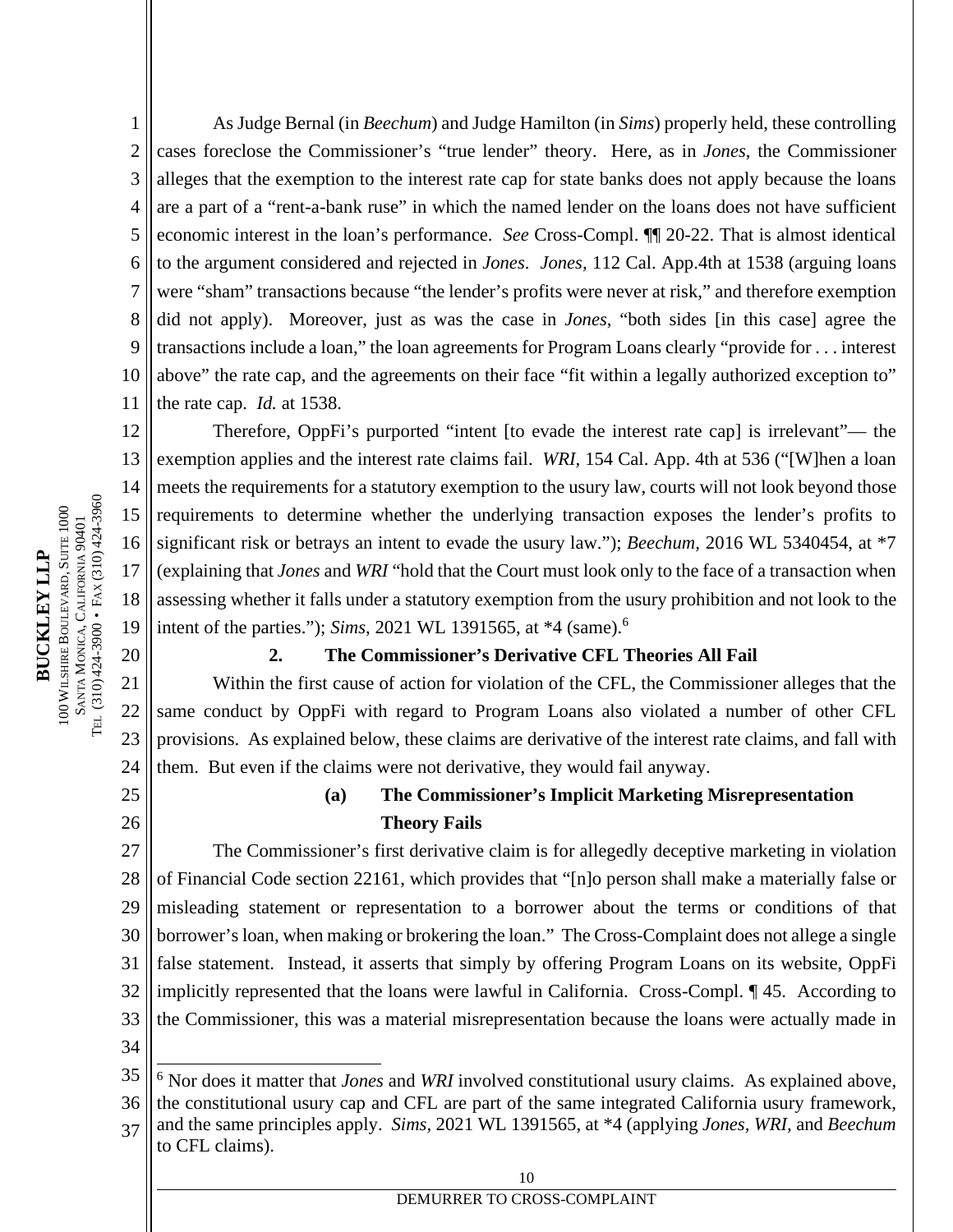1 violation of the CFL's interest rate caps. *Id.* This theory has no merit and fails for several reasons.

2 3 4 5 First, as explained above, the CFL's interest rate caps do not apply to Program Loans. Because this misrepresentation theory depends entirely on the conclusion that they *do apply*, it is entirely derivative of the interest rate claim and fails for the same reasons that claim fails: Program Loans are exempt from the CFL's interest rate caps.

6 7 8 9 10 11 12 13 14 15 16 Second, this claim fails because the Commissioner has failed to identify any "materially false or misleading statement." Instead, its claim depends on OppLoans' *accurate* advertising of the interest rate to potential customers. Cross-Compl. ¶ 45. Nor is there any merit to the Commissioner's suggestion that merely by offering the loans, OppFi "was implying that [it] was advertising that it could lawfully make such loans in California." *Id.* Indeed, "courts have rejected the notion that an entity implicitly represents that its conduct is lawful when engaging in the ordinary course of business." *Wash. Cty. Bd. of Educ. v. Mallinckrodt ARD, Inc.,* 431 F. Supp. 3d 698, 715 (D. Md. 2020). In any event, each borrower's promissory note makes it clear that FinWise, a state bank, is the entity making the loan, and the Commissioner admits the rate caps do not apply to loans made by FinWise. Cross-Compl. ¶ 5 (Conceding FinWise "is not…subject to California's interest rate caps"); *See* Cross-Compl. ¶ 32 (admitting FinWise is the named lender on the loan agreements).

#### **(b) The Commissioner's "Evasion" Theories Fail**

18 19 20 21 22 23 24 25 26 27 28 The Commissioner also alleges two separate (but closely related) evasion theories. First, the Commissioner alleges that by entering into the Program, OppFi engaged in a "rent-a-bank ruse to evade the CFL" in violation of Financial Code section 22326, which provides that the CFL's interest rate cap "applies to any person, who by any device, subterfuge, or pretense charges, contracts for, or receives greater interest, consideration, or charges than is authorized by this division for any loan, use, or forbearance of money, goods, or things in action or for any loan, use, or sale of credit." Second, the Commissioner alleges that "by negotiating, in California, for loans to California consumers to purportedly be made in Utah, in order to evade and avoid the provisions of the CFL, OppFi violated section 22324 of the Financial Code, which prohibits "contract[ing] for or negotiat[ing] in this state for a loan to be made outside of the state for the purpose of evading or avoiding" California lending law. These claims are meritless.

29 30 31 32 33 34 35 36 37 The Commissioner's theory of evasion is circular and fundamentally flawed. It essentially creates a "heads I win, tails you lose" scenario: either a party is subject to the California interest rate caps or, if they have structured their business to qualify for the exemption, they have violated the anti-evasion provision. This makes no sense. The entire function of a statutory exemption is to protect or exclude a class of persons from compliance with the law. It is not unlawful to take advantage of them. *See Consumer Fin. Protec. Bureau v. CashCall, Inc.*, No. CV15-07522- JFWRAOX, 2018 WL 485963, at \*12 (C.D. Cal. Jan. 19, 2018) (rejecting argument that Defendants created a loan program "to avoid state licensing and usury laws" because "businesses are generally free to structure their affairs as they see fit" and "companies frequently structure business operations

17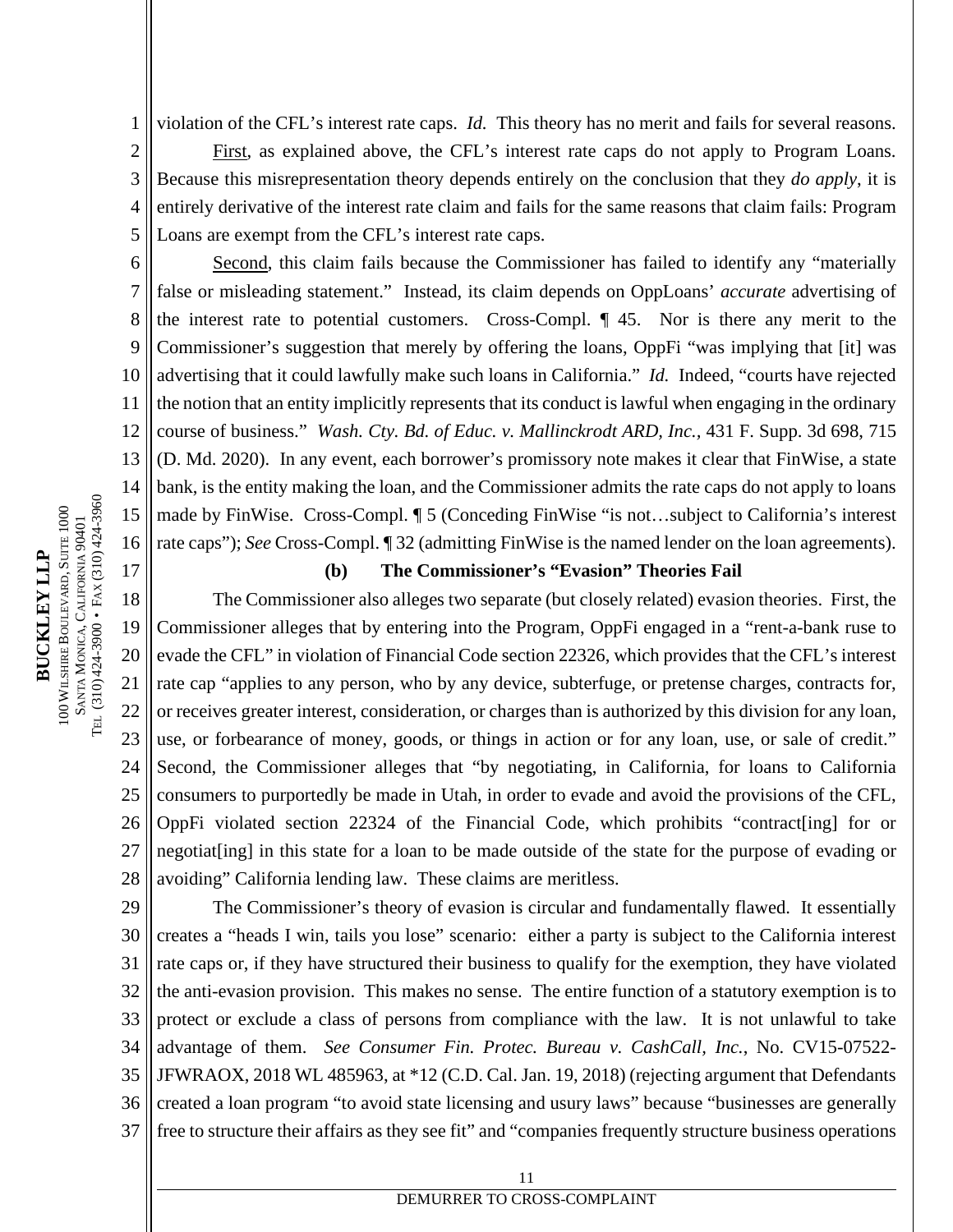1 2 3 4 and transactions to minimize exposure to unfavorable laws and regulations") (citing *Ratzlaf v. United States*, 510 U.S. 135, 145 (1994) ("Courts have noted 'many occasions' on which persons, without violating any law, may structure transactions 'in order to avoid the impact of some regulation.'") (citations omitted).

5 6 7 8 9 10 11 Here, for the reasons discussed above, the Program is structured in a manner to lawfully qualify for the constitutional and statutory exemptions to interest rate caps in California. If such conduct constitutes actionable "evasion," that would render the constitutional and statutory exemptions null and void. Such an interpretation is forbidden by "well-established principles of statutory construction [that] preclude judicial construction that renders part of the statute meaningless or inoperative." *Nativi v. Deutsche Bank Nat'l Tr. Co*., 223 Cal. App. 4th 261, 284 (2014) (quotations omitted).

12 13 14 15 16 17 18 19 Moreover, the Commissioner has not alleged any violation of sections 22326 or 22324. As to 22326, even if one indulges the false premise that OppFi is the entity charging interest, there is no basis to conclude it is charging more than it would be allowed to charge if it "were not a licensee hereunder." To the contrary, as a successor in interest to a bank loan, there is no cap on the interest rate it may charge under the California constitution. *Supra* § III.B.1. As to section 22324, that section is inapplicable because Program Loans are exempt by virtue of the fact that they were made by a bank, not because they were made in another state. All bank loans are exempt from the CFL. *Supra* at § III.B.1.a.

#### **(c) The Commissioner's Unconscionability Theory Fails**

21 22 23 24 25 26 27 The Commissioner also alleges that Program Loans are unconscionable because they have "unconscionably high interest rates." Cross-Compl. ¶ 6, 44 ("OppFi has made…consumer loans to California borrowers that are unconscionable, in violation of California law"). Based on this allegation alone, the Commissioner alleges that OppFi violated section 22302 of the Financial Code, which provides that "[a] loan found to be unconscionable pursuant to Section 1670.5 of the Civil Code shall be deemed to be in violation of" the CFL and subject to CFL remedies." This unconscionability claim fails for several reasons.

28 29 30 31 32 33 34 35 First, the Commissioner's unconscionability claim is brought under section 22302(b) of the Financial Code, which provides that "a loan found to be unconscionable…shall be deemed to be in violation of **this division** and subject to the remedies of **this division**." Cal. Fin. Code § 22302(b) (emphasis added). "This division" is the CFL, and for the reasons explained above, Program Loans are exempt from the CFL because they are made by a state-chartered bank. *Id.* § 22050(a) ("This division does not apply to any person doing business under any law of any state or of the United States relating to banks . . . "). That exemption dooms this claim because exempt loans cannot be "in violation of" or "subject to the remedies of" a division from which they are exempt.

36 37 Second, the Commissioner's unconscionability claim fails because the Commissioner has wholly failed to plead facts establishing procedural unconscionability, which is a necessary element

20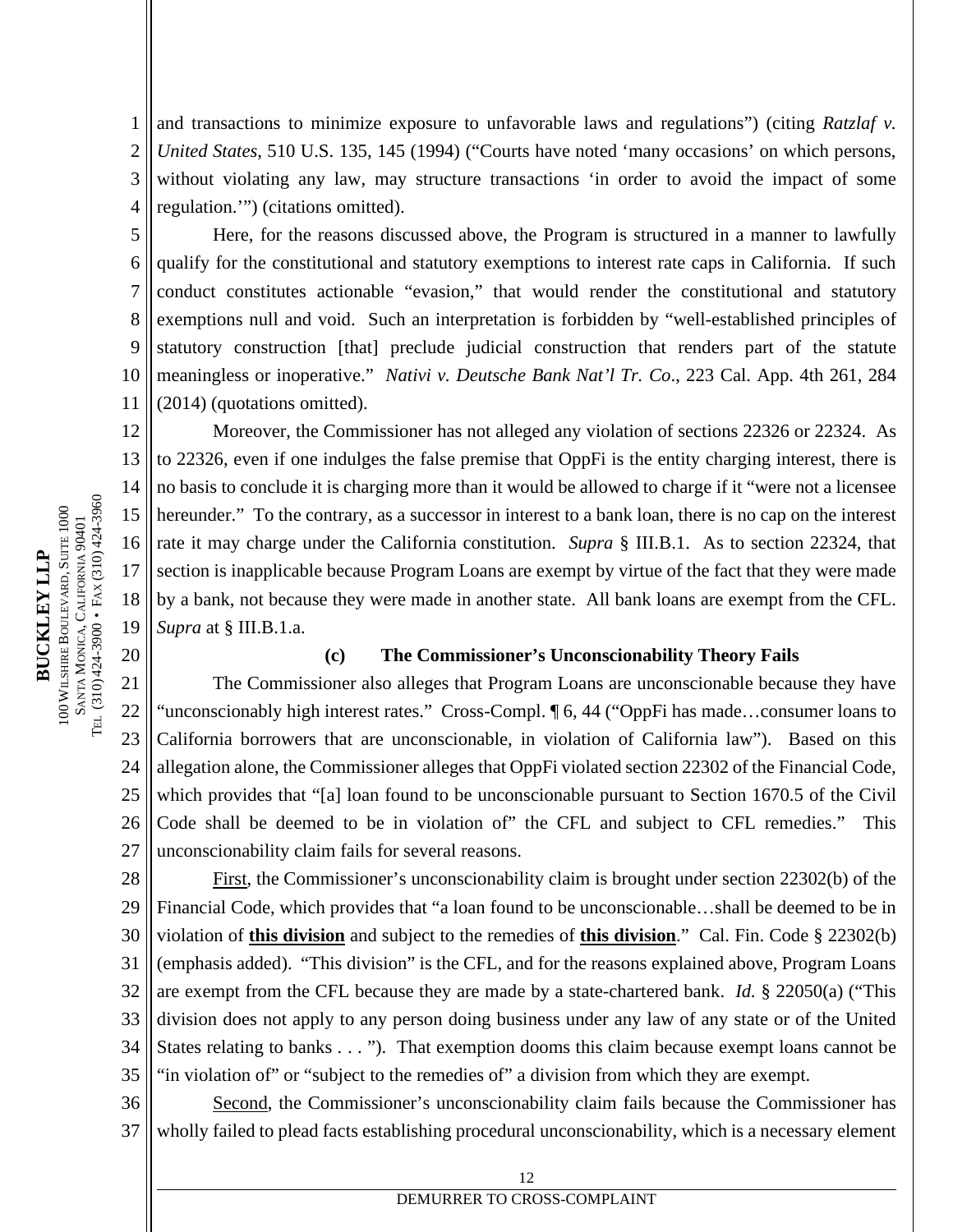1 2 3 4 5 6 7 8 9 10 11 12 13 14 15 16 17 of any unconscionability claim. "As a matter of general contract law, California courts require both procedural and substantive unconscionability" to find a contract unconscionable. *Torrecillas v. Fitness Internat., LLC*, 52 Cal. App. 5th 485, 492 (2000). "The procedural element addresses the circumstances of contract negotiation and formation, focusing on oppression or surprise due to unequal bargaining power," while "substantive unconscionability pertains to the fairness of an agreement's actual terms and to assessments of whether they are overly harsh or one-sided." *The McCaffrey Grp., Inc. v. Superior Court*, 224 Cal. App. 4th 1330, 1348 (2014) (quotations omitted). The Cross-Complaint does not allege any procedural unconscionability; indeed, it is silent on "contract negotiation and formation." *Id.* The only unconscionability alleged in the Cross-Complaint is the interest rate charged, which could only go to substantive unconscionability because the allegation is that the price term is unfair or one-sided, and not that borrowers were somehow surprised by it. For this reason alone, the unconscionability claim fails. *See Circuit City Stores, Inc. v. Ahmed*, 283 F.3d 1198, 1200 (9th Cir. 2002) ("Because [the plaintiff] fails to satisfy even the procedural unconscionability prong . . . we need not reach his arguments that the agreement is substantively unconscionable."); *Crippen v. Central Valley RV Outlet,* 124 Cal. App. 4th 1159, 1167 (2004) ("[W]e need not address whether there was a showing of substantive unconscionability" because the record disclosed no procedural unconscionability).

18 19 20 21 22 23 24 25 26 27 28 29 30 31 Third, the Commissioner's unconscionability claim fails because the only substantive unconscionability alleged in the Cross-Complaint is the interest rate, and that is insufficient to state a cause of action for unconscionability under California law. "Unconscionability is a flexible doctrine," but "at least one thing about the doctrine is clear: it requires more than just looking at one particular term in a contract, comparing it to a fixed benchmark, and declaring the term unconscionable." *De La Torre*, 5 Cal. 5th at 982. As the California Supreme Court explained in *De La Torre*, "[i]n assessing the presence of substantive unconscionability, a court may also need to consider context," as "[w]hen a price term is alleged to be substantively unconscionable, we have explained that it is not sufficient for a court to consider only whether 'the price exceeds cost or fair value.'" *Id.* at 983 (quoting *Perdue v. Crocker National Bank,* 38 Cal.3d 913, 926 (1985)). "The court must also look to the basis and justification for the price." *De La Torre*, 5 Cal 5th at 983. Focusing on interest rate claims, the California Supreme Court explained that "[i]f, for example, the interest rate is high because the borrowers of the loan are credit-impaired or default-prone, then this is a justification that tends to push away from a finding of substantive unconscionability." *Id.*

32 33 34 35 36 37 The Cross-Complaint is bereft of any of this required context. Indeed, it pleads *no facts* about any particular borrower; wholly fails to allege any facts about whether the cost exceeded the value to these borrowers; and ignores the fact that these are unsecured loans to high-risk borrowers without any security, "a justification that tends to push away from a finding of substantive unconscionability." *Id.* As *De La Torre* makes clear, "[a]n evaluation of unconscionability is highly dependent on context," and the Cross-Complaint fails to plead any of the facts that would allow the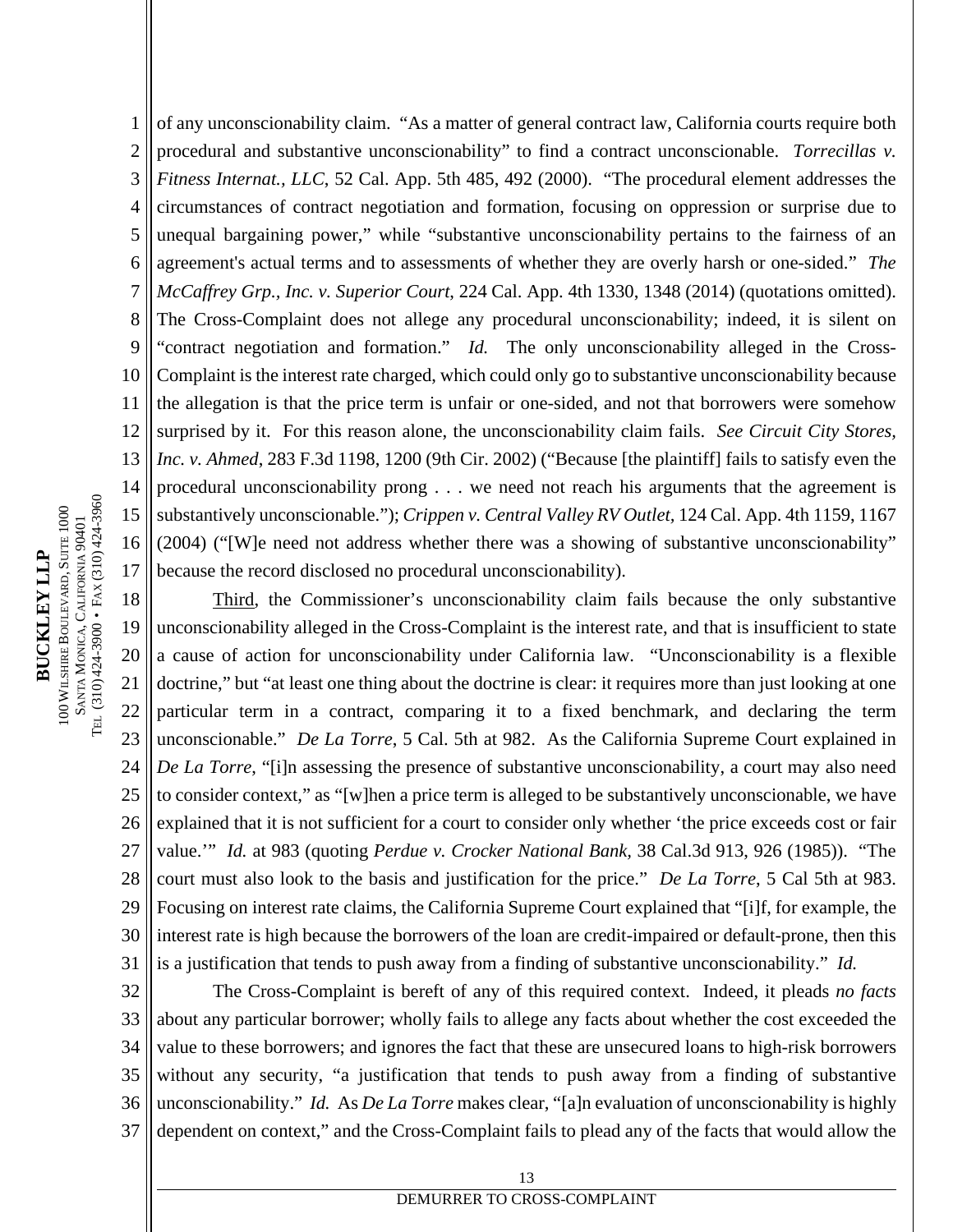1 2 3 4 court to "look not only at the complained-of term but also at the process by which the contractual parties arrived at the agreement and the larger context surrounding the contract, including its "commercial setting, purpose, and effect." *Id.* at 976 (quotations omitted). It therefore fails to state a cause of action for unconscionability.

5

#### **(d) The Commissioner's Ability to Repay Theory Fails**

6 7 8 9 10 11 12 13 The Commissioner also alleges that OppFi violated section 1452 of title 10 of the California Code of Regulations, which provides that "[w]hen making or negotiating loans, a finance company shall take into consideration, in determining the size and duration thereof, the financial ability of the borrowers to repay the same, to the end that the borrowers should be reasonably to repay said loans in the time and manner provided in the loan contracts." According to the Commissioner, because OppFi has stated that approximately 37% of individuals who take out Program Loans from FinWise have defaulted, this must mean that OppFi failed to conduct a required ability to repay analysis. *See* Cross-Compl. ¶ 46-48. The flaws in this theory are readily apparent.

14 15 16 17 18 19 20 First, this claim fails because it only applies to a "finance company" that is "making or negotiating loans." The term "finance company" is defined as "a finance lender or broker subject to the California Financing Law." Cal. Code Regs., title 10, § 1404(d). For the reasons explained at length above, OppFi does not make or negotiate the Program Loans—FinWise does. And since the loans are exempt, OppFi is not acting as a finance lender subject to the CFL in connection with Program Loans. Because this regulation only applies to loans subject to the CFL, the exempt status of the Program Loans forecloses this claim.

21 22 23 24 25 26 27 28 29 30 31 32 33 34 35 36 37 Second, even if the Court considered the claim, it is insufficiently pled and conclusory. The regulation at issue merely requires a finance company "to take into consideration, in determining the size and duration" of loans, "the financial ability of the borrowers to repay the same, to the end that the borrowers should be reasonably to repay said loans in the time and manner provided in the loan contracts." Cal. Code Regs., title 10, § 1452. The alleged default rate of 37%, without more, does not establish a violation of this regulation. For one thing, it means that 63% did pay, and DFPI provides no reason why this Court should look to the minority that defaulted and conclude that no ability to repay analysis was conducted. Indeed, the DFPI's theory fails because it is predicated on the unstated assumption that if borrowers default, they must have not been able to pay back the loan from the outset. But that assumption has no basis in law or logic. Borrowers default for any number of reasons, including post-origination events (such as job losses or health issues), and the Commissioner has simply failed to plead any facts sufficient to identify even one borrower for whom there was an inadequate analysis of ability to repay performed at origination. Instead, the Cross-Complaint states in conclusory fashion that "[b]ased on information disclosed during her investigation, **the Commissioner believes** that OppFi fails to ensure that borrowers have the ability to repay the OppFi loans." Cross-Compl. ¶ 46 (emphasis added). This self-serving statement of belief, with nothing behind it, is not sufficient to state a cause of action. *See Gomes v. Countrywide*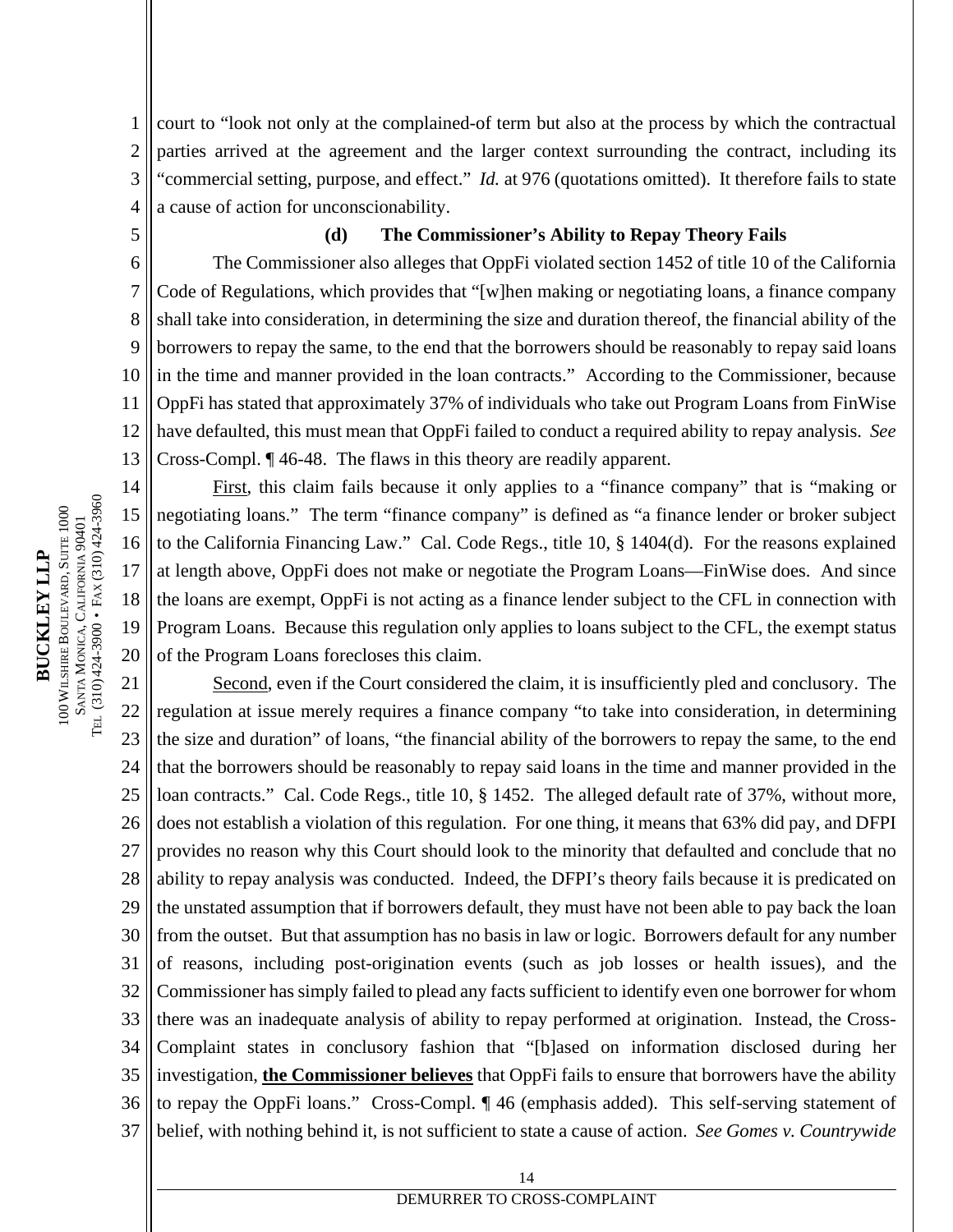1 2 3 *Home Loans, Inc.*, 192 Cal. App. 4th 1149, 1158-59 (2011) ("[A] pleading made on information and belief is insufficient" if it fails to allege the "information that 'leads [the plaintiff] to believe that the allegations are true.'") (quoting *Doe v. City of Los Angeles*, 42 Cal.4th 531, 551 n.5 (2007).

4 5 6 7 8 9 10 Further, even if the Commissioner believes the default rate on Program Loans is too high as compared to some unstated ideal rate, the regulation's narrow focus does not allow for such a sweeping theory of liability: by its own terms, the regulation requires finance companies to take ability to repay into account with respect to "the size and duration" of the loans, not the interest rate. The DFPI does not allege anywhere that the size or duration of these loans makes them unaffordable, or that OppFi failed to consider the appropriate factors when it determined the "size or duration" of the loans.

11

### **C. The Demurrer Should Be Sustained Without Leave to Amend**

12 13 14 15 16 17 18 Leave to amend should be denied where the facts relevant to the Demurrer "are not in dispute, and the nature of the plaintiff's claim is clear, but, under the substantive law, no liability exists." *Eckler v. Neutrogena Corp.,* 238 Cal. App. 4th 433, 439 (2015). Here, amendment would be futile because no amount of pleading can change the fact that the Bank is the lender on the Program Loans. And the result of that fact is that "under the substantive law, no liability exists" with respect to the first cause of action for violation of the CFL. *Id.* The Demurrer should be sustained without leave to amend.

#### **IV. CONCLUSION**

For all the foregoing reasons, the Court should sustain the Demurrer to the Commissioner's first cause of action without leave to amend.

23

DATED: May 10, 2022 Respectfully submitted,

BUCKLEY LLP

By:

Fredrick S. Levin Ali M. Abugheida *Attorneys for Plaintiff Opportunity Finanical, LLC*

**BUCKLEYLLP**100 WILSHIRE B OULEV ARD, SUITE 1000  $\mathbb{S}^4$ NTA  $\mathbf{\Sigma}$   $\mathbf{\beta}$ O NICA, C ALIFORNIA 90401 TEL (310) 424-3900 • F AX(310) 424-3960

15